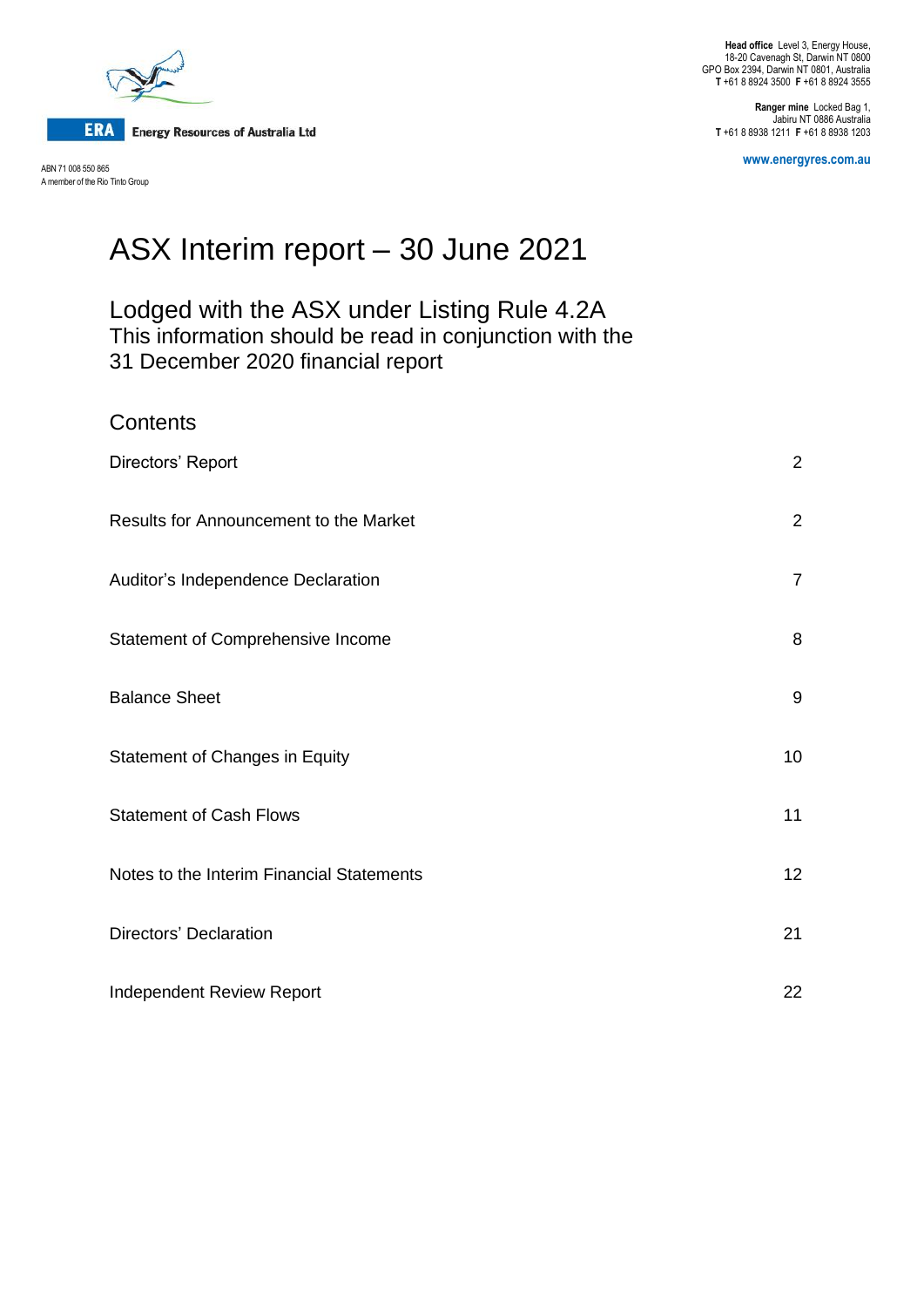*for the half-year ended 30 June 2021*

The Directors of Energy Resources of Australia Ltd (**ERA or the Company**) present their report together with the interim financial report of the Company, for the half-year ended 30 June 2021.

# **Directors**

The Directors of the Company at any time during the half-year or since the end of the financial period were:

| <b>Name</b>             | <b>Period of Directorship</b>                               |
|-------------------------|-------------------------------------------------------------|
| Mr P Mansell (Chairman) | Appointed October 2015                                      |
| Mr P Arnold             | Appointed Chief Executive and Managing Director August 2017 |
| Mr S Charles            | Appointed October 2015                                      |
| Mr J Carey              | Appointed August 2019                                       |
| Mr P Dowd               | Appointed October 2015                                      |
| Mr J van Tonder         | Appointed May 2020                                          |
| Mr M Hanrahan           | Appointed May 2020 and resigned April 2021                  |

### **Results for announcement to the market**

A summary of revenues and results for the half-year is set out below:

| <b>Cash flow from operating</b><br>activities                                     | $-150%$ | to | <b>June 2021</b><br>\$000<br>(12, 734) | <b>June 2020</b><br>\$000<br>25,329 |
|-----------------------------------------------------------------------------------|---------|----|----------------------------------------|-------------------------------------|
| <b>Revenue</b> from sales of<br>uranium oxide                                     | $-68%$  | to | 53,470                                 | 168,161                             |
| Revenue from ordinary<br>activities                                               | $-66%$  | to | 60,206                                 | 176,465                             |
| (Loss) / Profit from ordinary<br>activities before tax<br>attributable to members | $-106%$ | to | (2, 448)                               | 38,469                              |
| (Loss) / Profit from ordinary<br>activities after tax attributable<br>to members  | $-113%$ | to | (5,265)                                | 40,215                              |
| Net (Loss) / Profit for the<br>period attributable to<br>members                  | $-113%$ | to | (5,265)                                | 40,215                              |
| (Loss) / Earnings per share<br>(cents)                                            | $-107%$ | to | (0.1)                                  | 1.5                                 |

These financial results have been prepared in accordance with Australian Accounting Standards. All dollars in this report are Australian dollars, unless otherwise stated.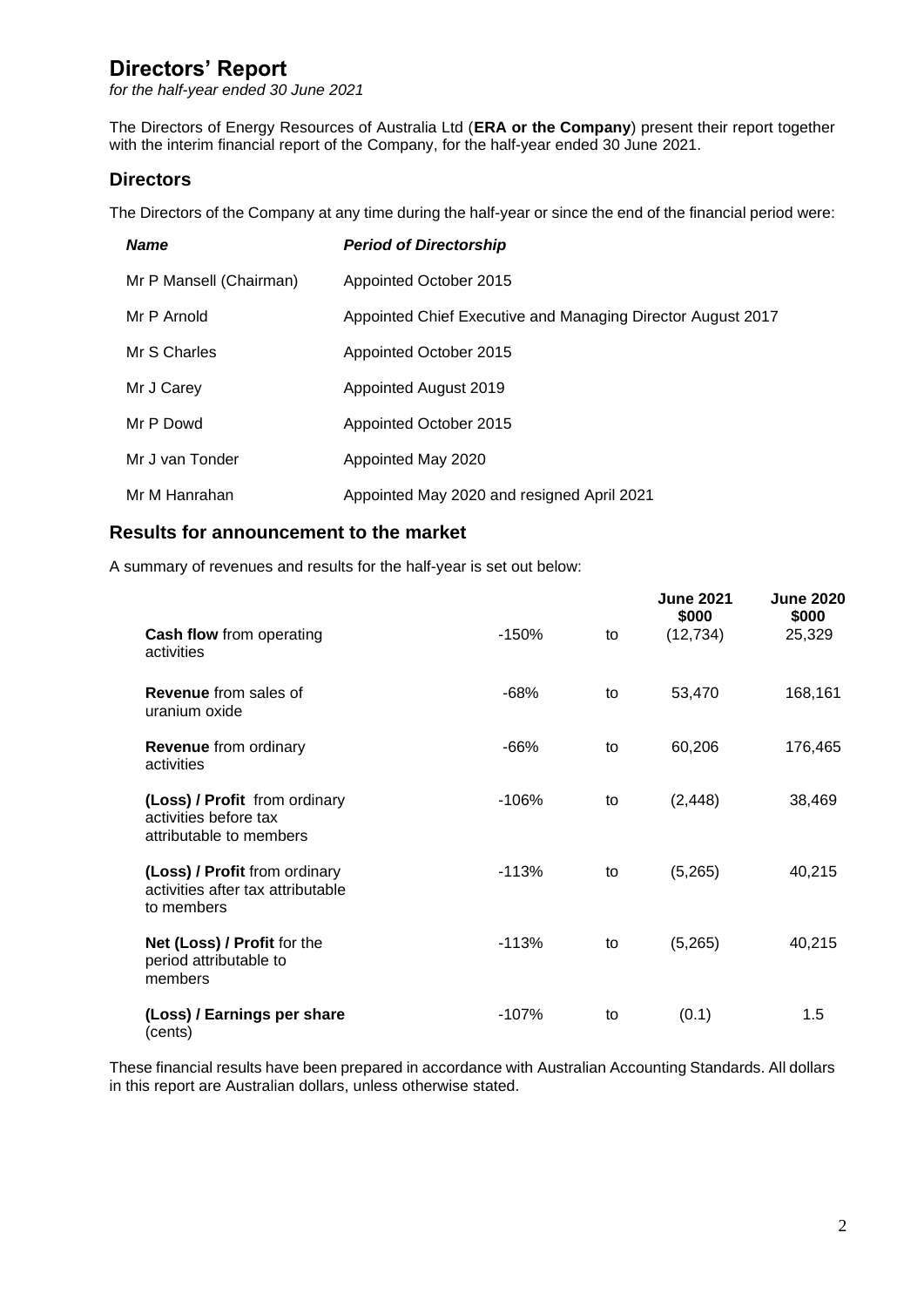*for the half-year ended 30 June 2021*

## **Review of operations**

Energy Resources of Australia Ltd (**ERA** or the **Company**) incurred a cash outflow from operating activities of \$13 million for the half-year ended 30 June 2021 compared to positive cash flow of \$25 million for the same period in 2020. Rehabilitation costs incurred for the half-year ended 30 June 2021 were \$70 million compared to \$38 million for the same period in 2020.

Uranium oxide production for the half-year ended 30 June 2021 was 34 tonnes, compared to 798 tonnes for the same period in 2020. Production at the Ranger Mine ceased, in accordance with the Ranger Authority on 8 January 2021. This concluded processing activity on the Ranger Project Area afters 40 years of operation, during which time more than \$500 million of Royalty payments have been made to governments and Indigenous interests.

In response to the ongoing COVID-19 pandemic, ERA continues to maintain controls and protocols in accordance with the Company's COVID-19 Management Plan to protect our employees and local communities as our first priority and ensure full compliance with Government requirements. ERA has continued to operate throughout this period with minimal impact to sales volumes and Ranger rehabilitation. The Company continues to monitor all COVID-19 developments to assess the impact, if any, on Ranger rehabilitation.

ERA held total cash resources of \$725 million at 30 June 2021, comprised of \$191 million in cash at bank and \$534 million of cash held by the Commonwealth Government as part of the Ranger Rehabilitation Trust Fund. The Company has no debt.

ERA's net loss after tax for the half-year ended 30 June 2021 was \$5 million compared with \$40 million net profit after tax for the same period in 2020. The half-year ended 30 June 2021 reflects lower sales volumes, with long term sales contracts progressively coming to an end in 2021. This was partially offset by lower cash costs resulting from the cessation of processing on 8 January 2021 and continued successful execution of ERA's business Transformation Program (**Transformation Program**).

Revenues from sales of uranium oxide were \$54 million for the half-year compared to \$168 million for the same period in 2020.

Sales volume for the period was 351 tonnes, compared to 1,044 tonnes for the June 2020 half-year. Contracted sales were significantly lower with all long term sale contracts approaching completion. ERA continues to hold a substantial inventory of uranium oxide and will progressively sell into the spot market. The average realised sales price on contracted sales in the June 2021 half-year was US\$54.31 per pound compared to US\$52.99 per pound in 2020. The average realised price on all sales (including uncontracted material sold into the spot market) in 2021 was US\$51.39. The average realised price compares favourably against the average spot price of US\$30.15 per pound.

The average realised Australian/US dollar exchange rate for the first half of 2021 was 74 US cents compared to 65 US cents in the first half of 2020. As sales of uranium oxide are denominated in US dollars, the strengthening of the Australian dollar has had an unfavourable impact on revenue when compared to 2020.

Forward foreign exchange contracts entered into by ERA in April 2020 to manage exposure to foreign exchange risks arising from USD denominated sales have been completed with the final instalment fully settled in March 2021. The forward exchange contracts were entered into at an average exchange rate of 65 US cents for 70 per cent of the contracted US denominated sales proceeds.

Cash costs for the June 2021 half-year were lower than the corresponding period in 2020. This was mainly driven by the cessation of Ranger production and the successful ongoing delivery of ERA's business Transformation Program. The second phase of the program "Transformation 2.0", which has been underway since the first half of 2020, has greater focus on the rehabilitation . The program targets idea generation and initiative implementation, with the objectives to deliver cost reductions and avoidance, without compromising safety or environmental outcomes.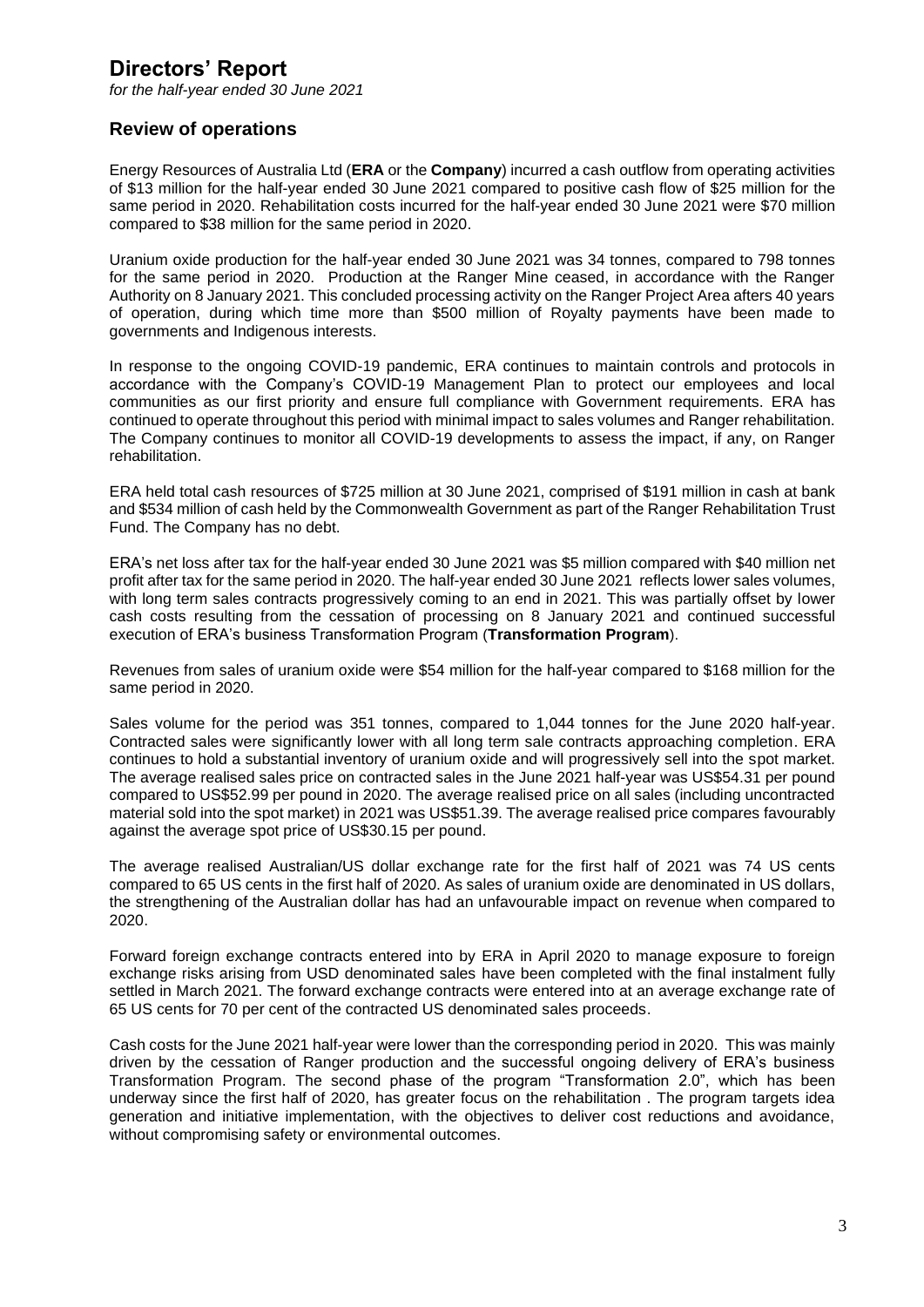*for the half-year ended 30 June 2021*

Interest income for the period was \$1 million, compared to \$2 million for the June 2020 half-year. The weighted average interest rate received on term deposits for the period was 0.35 per cent. This compares to 1.5 per cent assumed in the recently completed entitlement offer.

## **Cessation of production on the Ranger Project Area**

Production at the Ranger Mine ceased, in accordance with the Ranger Authority on 8 January 2021. This concluded processing activities on the Ranger Project Area after 40 years of operation, totalling greater than 132,000 tonnes of drummed uranium and during which time more than \$500 million of royalty payments have been made to governments and Indigenous interests.

In 2018, the Company initiated the "My Future Plan" employee support program to prepare mining and processing employees for "life after ERA". The program provides participants with opportunities to expand their skills and capabilities following the cessation of production at Ranger. The program also provides support to employees seeking to be redeployed within the broader Rio Tinto group and to those who may wish to explore other opportunities or retire. The Company has supported the preparation of career plans for approximately 95 per cent of the workforce. Following cessation of production in January 2021, ERA successfully redeployed a number of employees into other Rio Tinto business units with the remainder of employees not required to execute the rehabilitation phase progressing the plans made through the "My Future Plan" program.

## **Rehabilitation**

At 30 June 2021, the ERA rehabilitation provision is \$656 million<sup>1</sup>. During the first half of 2021, ERA incurred expenditure of \$71 million on rehabilitation activities (\$70 million in cashflow and \$1 million in utilisation of leased assets).

On 15 February 2021 a significant milestone was achieved with the completion of the bulk dredging works at the Tailings Storage Facility (TSF). Following this, works are progressing on floor and wall cleaning activities. This process has been more complex than planned and has pushed final floor and wall cleaning later into the second half of 2021. This is a critical path activity as material from the TSF floor and walls are deposited in Pit 3 prior to final pit capping. ERA is progressing the final design and execution of the Pit 3 wicking, capping, and bulk backfill works. Work is under way to evaluate progressing this in parallel to final TSF floor and wall cleaning in order to condense the required schedule.

Other key rehabilitation activities continued including water treatment as well as the completion of the Brine Concentrator upgrade project and revegetation activities with first plantings undertaken at Pit 1.

On 26 June 2021, a ceremony was held to celebrate the successful granting of land and execution of the Section 19A township lease for Jabiru to the Mirarr Traditional Owners. ERA is currently progressing a housing refurbishment program in Jabiru.

For key updates on the rehabilitation progress and risks refer to note 2 Critical Accounting Estimates and Judgements.

## **Ranger 3 Deeps**

Given the current uranium market environment, the Ranger 3 Deeps project faces material barriers to development. Due to ongoing constrained market conditions the project remains uneconomic. Consequently, ERA is progressing backfill works on the Ranger 3 Deeps decline.

At present, no work is being conducted on further development options for the Ranger 3 Deeps deposit.

<sup>1</sup> 30 June 2021 provision discounted at 1.5% per cent and presented in real terms (\$676 million undiscounted in real terms). This equates to an estimated \$729 million in undiscounted nominal terms.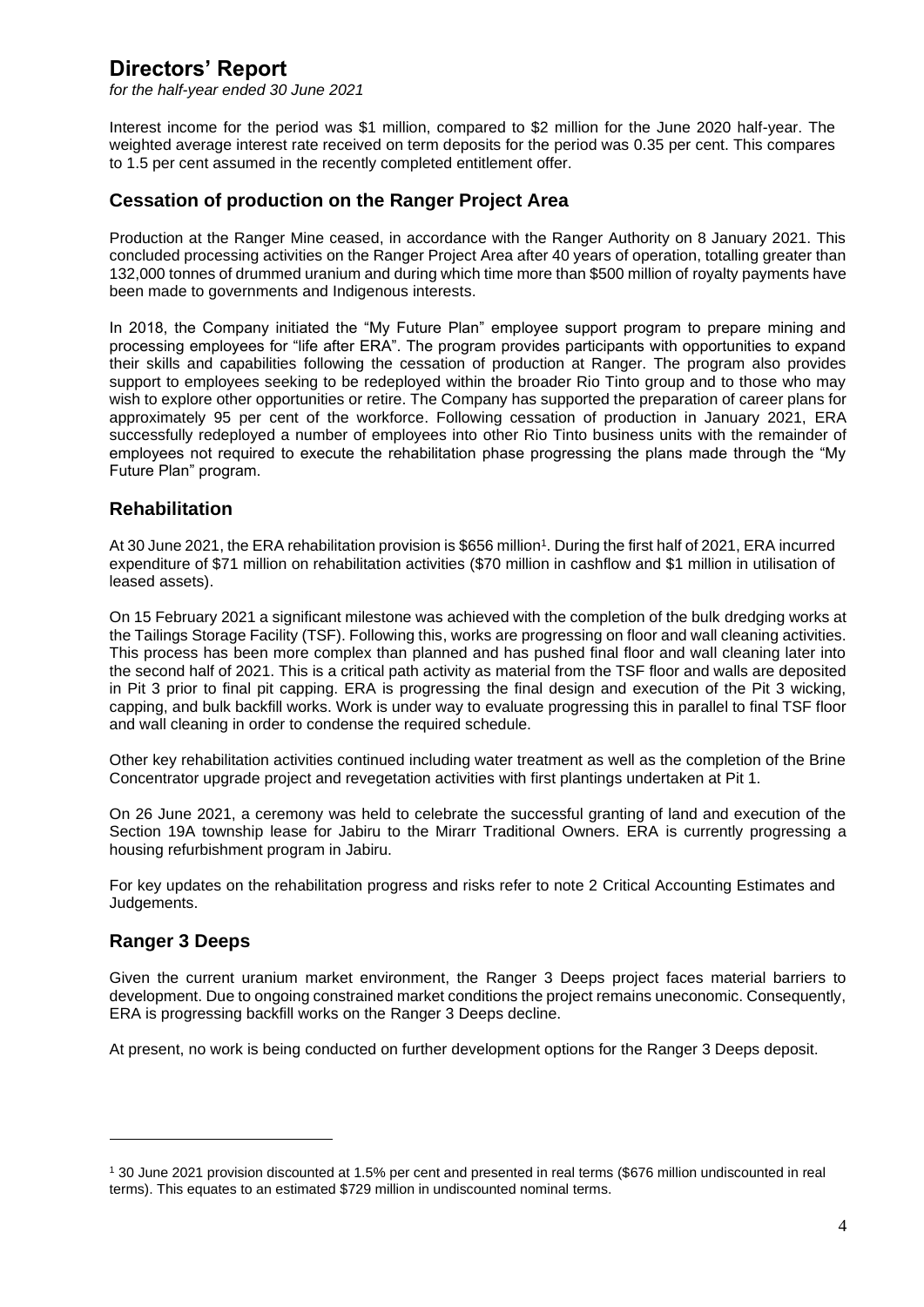*for the half-year ended 30 June 2021*

# **Exploration**

There was no exploration expenditure for the half-year ended 30 June 2021.

## **Dividends**

ERA has decided not to declare an interim dividend in respect of the 2021 half-year. No final dividend was paid in respect to the 2020 financial year.

## **Outlook**

The strategic priority of ERA is the rehabilitation of the Ranger Project Area, which ERA believes will demonstrate ERA's commitment to long-term sustainable operations in the region, create a sustainable, positive legacy and underpin potential future growth opportunities.

The net proceeds of the Entitlement Offer completed in February 2020, together with ERA's existing cash resources and expected future cash flows, will be used primarily for the purposes of funding rehabilitation. A sum of approximately \$20 million from existing cash resources and expected future cash flows has been provisionally designated for expenditure on prospective development opportunities or otherwise as the ERA Board determines to be in the interests of the Company from time to time.

Consequently, ERA's near-term strategic priorities include:

- complete rehabilitation of the Ranger Project Area;
- maximise the generation of cash flow from the remaining inventories of drummed uranium oxide;
- preserve optionality over the Company's undeveloped resources; and
- progress inorganic growth options evaluation.

ERA continues to hold substantial inventories of uranium oxide that it aims to sell down opportunistically. ERA's long term contracts will be completed in 2021, with revenue from long term contracts having now been fully paid and recorded as deferred income in the balance sheet, with the associated sale to occur in the second half of 2021.

## **Rounding of Amounts**

The Company is of a kind referred to in ASIC Corporations Instrument 2016/191 and in accordance with that Class Order, amounts in this Directors' Report and the financial report have been rounded off to the nearest thousand dollars, unless otherwise indicated.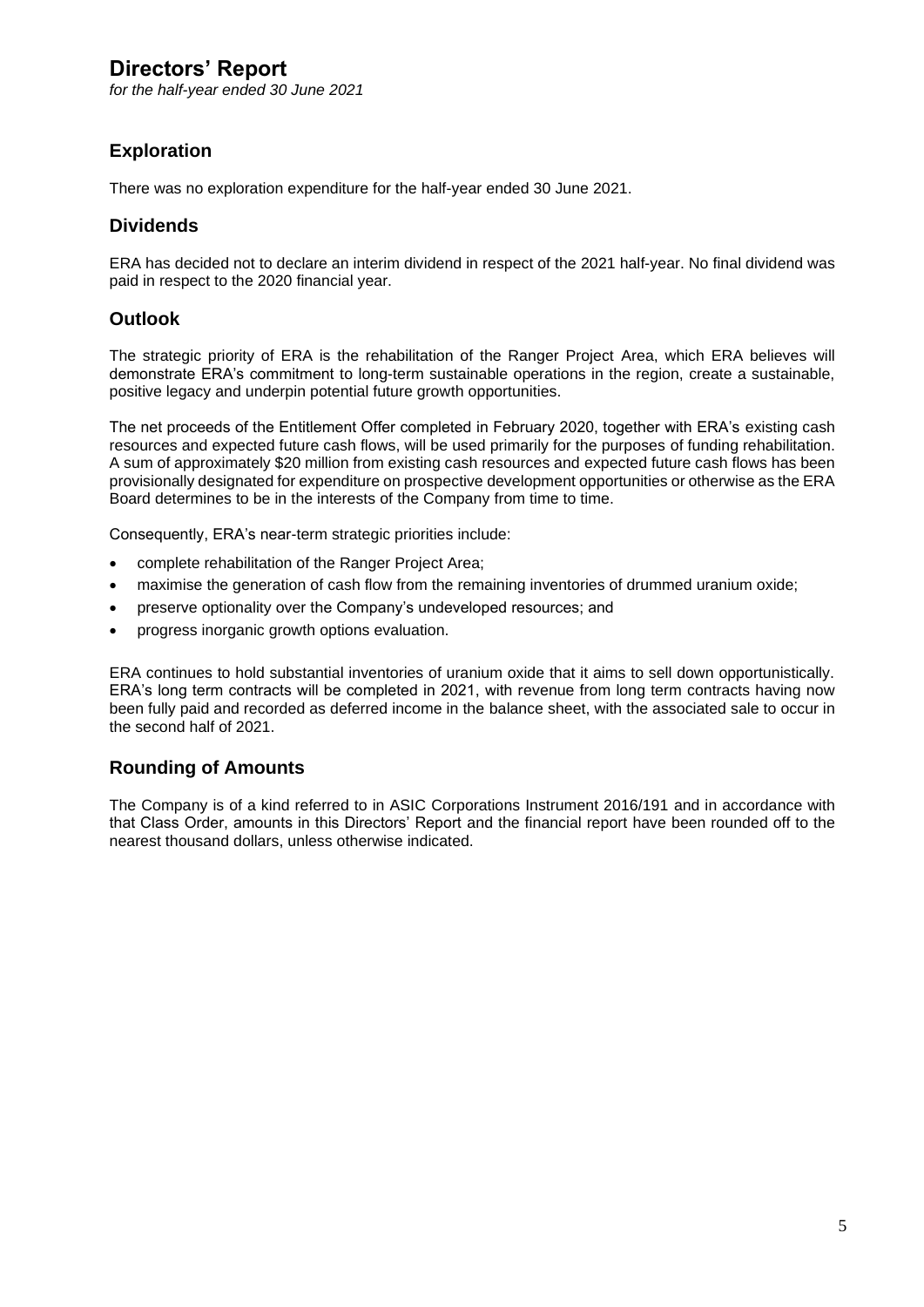*for the half-year ended 30 June 2021*

### **Auditors' independence declaration**

A copy of the auditors' independence declaration as required under section 307C of the *Corporations Act 2001* (Cth) is set out on page 7.

Signed at Perth this 27<sup>th</sup> day of July 2021 in accordance with a resolution of the Directors.

Mr P Mansell **Chairman**

#### **Competent Person**

The information in this announcement that relates to Exploration Results, Mineral Resources or Ore Reserves is extracted from the ERA 2020 Annual Statement of Reserves and Resources which was released to the market on 15 February 2021 and is available to view at [Annual Reserves and Resources](https://cdn-api.markitdigital.com/apiman-gateway/ASX/asx-research/1.0/file/2924-02341007-2A1280281?access_token=83ff96335c2d45a094df02a206a39ff4)  [Statement 2021.](https://cdn-api.markitdigital.com/apiman-gateway/ASX/asx-research/1.0/file/2924-02341007-2A1280281?access_token=83ff96335c2d45a094df02a206a39ff4) The Company confirms that it is not aware of any new information or data that materially affects the information included in the original market announcement and, in the case of estimates of Mineral Resources or Ore Reserves, that all material assumptions and technical parameters underpinning the estimates in the relevant market announcement continue to apply and have not materially changed. The Company confirms that the form and context in which the Competent Person's findings are presented have not been materially modified from the original market announcement.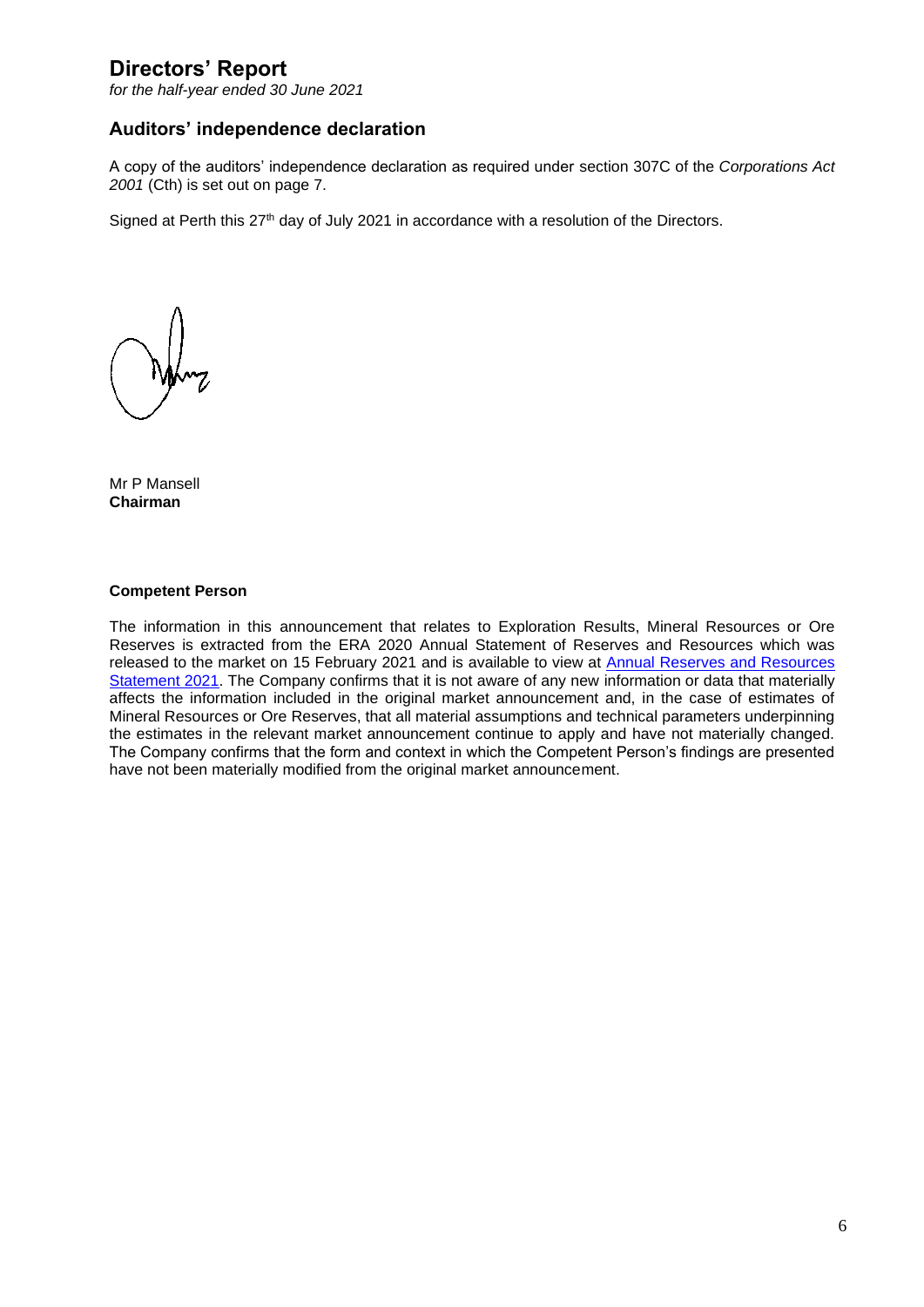

# Lead Auditor's Independence Declaration under Section 307C of the Corporations Act 2001

# To the Directors of Energy Resources of Australia Ltd

I declare that, to the best of my knowledge and belief, in relation to the review of Energy Resources of Australia Ltd for the half-year ended 30 June 2021 there have been:

- i. no contraventions of the auditor independence requirements as set out in the Corporations Act 2001 in relation to the review; and
- ii. no contraventions of any applicable code of professional conduct in relation to the review.

KPMG

Parts Make

KPMG **Derek Meates** Partner

Perth

27 July 2021

KPMG, an Australian partnership and a member firm of the KPMG global organisation of independent member firms affiliated with KPMG International Limited, a private English company limited by guarantee. All rights reserved. The KPMG name and logo are trademarks used under license by the independent member firms of the KPMG global organisation. Liability limited by a scheme approved under Professional Standards Legislation.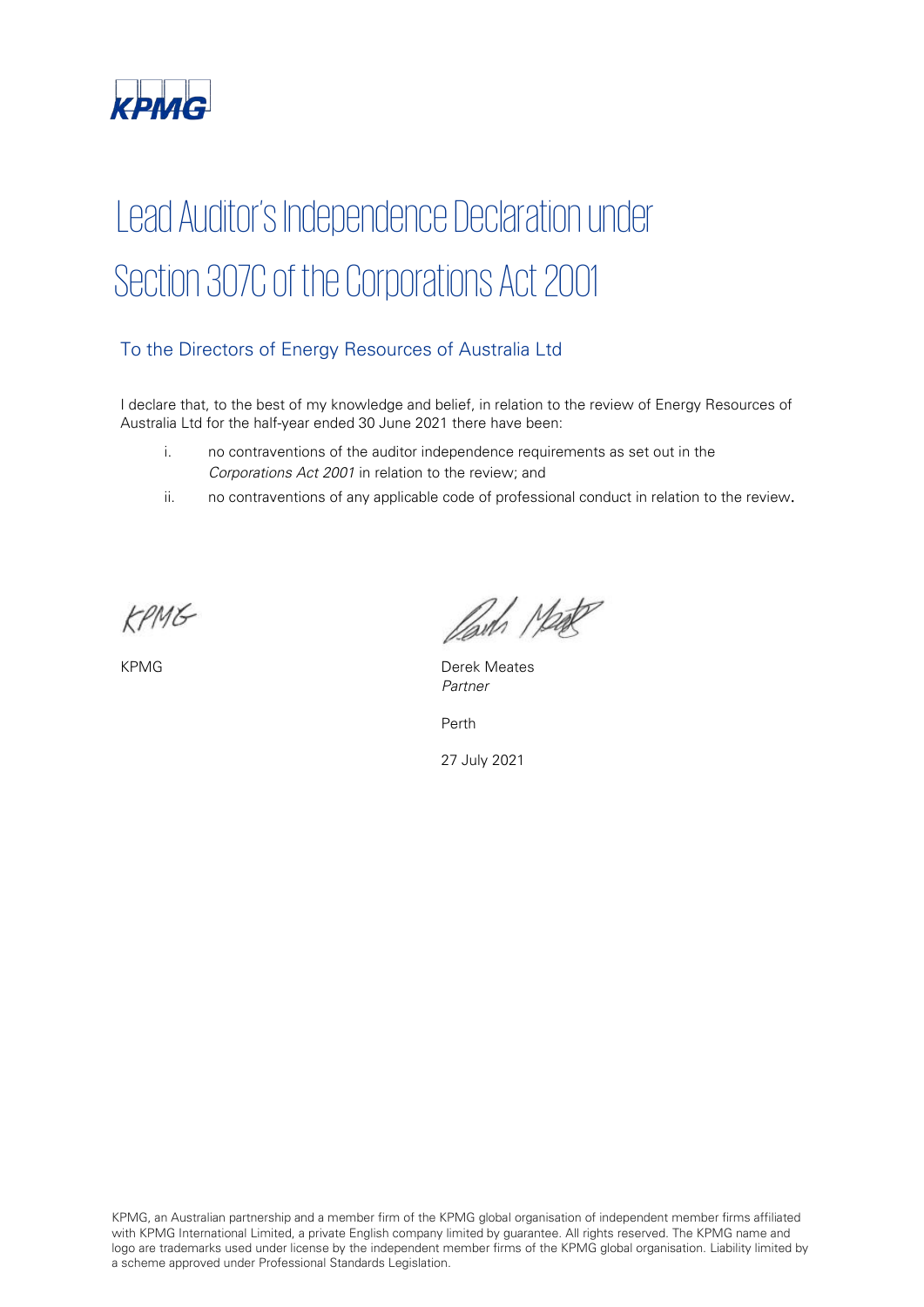#### **Energy Resources of Australia Ltd Statement of Comprehensive Income For the half-year ended 30 June 2021**

|                                                                                                                                                                                                                                                                                                                                                                                                      |              | Half-year ended                                                                                                                   |                                                                                                                                   |
|------------------------------------------------------------------------------------------------------------------------------------------------------------------------------------------------------------------------------------------------------------------------------------------------------------------------------------------------------------------------------------------------------|--------------|-----------------------------------------------------------------------------------------------------------------------------------|-----------------------------------------------------------------------------------------------------------------------------------|
|                                                                                                                                                                                                                                                                                                                                                                                                      | <b>Notes</b> | 30 June<br>2021<br>\$'000                                                                                                         | 30 June<br>2020<br>\$'000                                                                                                         |
| Revenue from continuing operations                                                                                                                                                                                                                                                                                                                                                                   | 3            | 60,206                                                                                                                            | 176,465                                                                                                                           |
| Changes in inventories<br>Materials and consumables used<br>Employee benefits and contractor expense<br>Government and other royalties<br>Commission and shipping expenses<br>Financing costs<br>Depreciation and amortisation expenses<br>Statutory and corporate expenses<br>Other expenses<br>(Loss)/Profit before income tax<br>Income tax (expense)/ benefit<br>(Loss)/Profit for the half-year | 5            | (34, 406)<br>(1, 132)<br>(9,264)<br>(2,676)<br>(2,587)<br>(9,810)<br>(176)<br>(1,701)<br>(902)<br>(2, 448)<br>(2, 817)<br>(5,265) | (19, 717)<br>(37, 184)<br>(50, 454)<br>(8,737)<br>(2, 548)<br>(14,208)<br>(176)<br>(4, 592)<br>(380)<br>38,469<br>1,746<br>40,215 |
| Other comprehensive income for the half-year, net of tax<br>Items that will be reclassified subsequently to profit or loss<br>Cash flow hedging                                                                                                                                                                                                                                                      |              |                                                                                                                                   |                                                                                                                                   |
| Changes in the fair value of cash flow hedges<br>Income tax relating to components of other comprehensive<br>Income                                                                                                                                                                                                                                                                                  | 5<br>5       | (9,391)<br>2,817                                                                                                                  | 5,818<br>(1,746)                                                                                                                  |
|                                                                                                                                                                                                                                                                                                                                                                                                      |              | 6,574                                                                                                                             | 4,072                                                                                                                             |
| Total comprehensive (loss)/income for the half-year                                                                                                                                                                                                                                                                                                                                                  |              | (11, 839)                                                                                                                         | 44,287                                                                                                                            |
| (Loss)/Profit is attributable to:<br>Owners of Energy Resources of Australia Ltd                                                                                                                                                                                                                                                                                                                     |              | (5, 265)<br>(5,265)                                                                                                               | 40,215<br>40,215                                                                                                                  |
| Total comprehensive (loss)/ income for the half-year is attributable to:<br>Owners of Energy Resources of Australia Ltd                                                                                                                                                                                                                                                                              |              | (11, 839)<br>(11, 839)                                                                                                            | 44,287<br>44,287                                                                                                                  |
|                                                                                                                                                                                                                                                                                                                                                                                                      |              | Cents                                                                                                                             | Cents                                                                                                                             |
| Earnings per share for (loss)/profit attributable to the ordinary equity<br>holders of the Company:                                                                                                                                                                                                                                                                                                  |              |                                                                                                                                   |                                                                                                                                   |
| Basic earnings per share                                                                                                                                                                                                                                                                                                                                                                             | 9            | (0.1)                                                                                                                             | 1.5                                                                                                                               |
| Diluted (loss)/earnings per share                                                                                                                                                                                                                                                                                                                                                                    | 9            | (0.1)                                                                                                                             | 1.5                                                                                                                               |

*The above statement of comprehensive income should be read in conjunction with the accompanying notes.*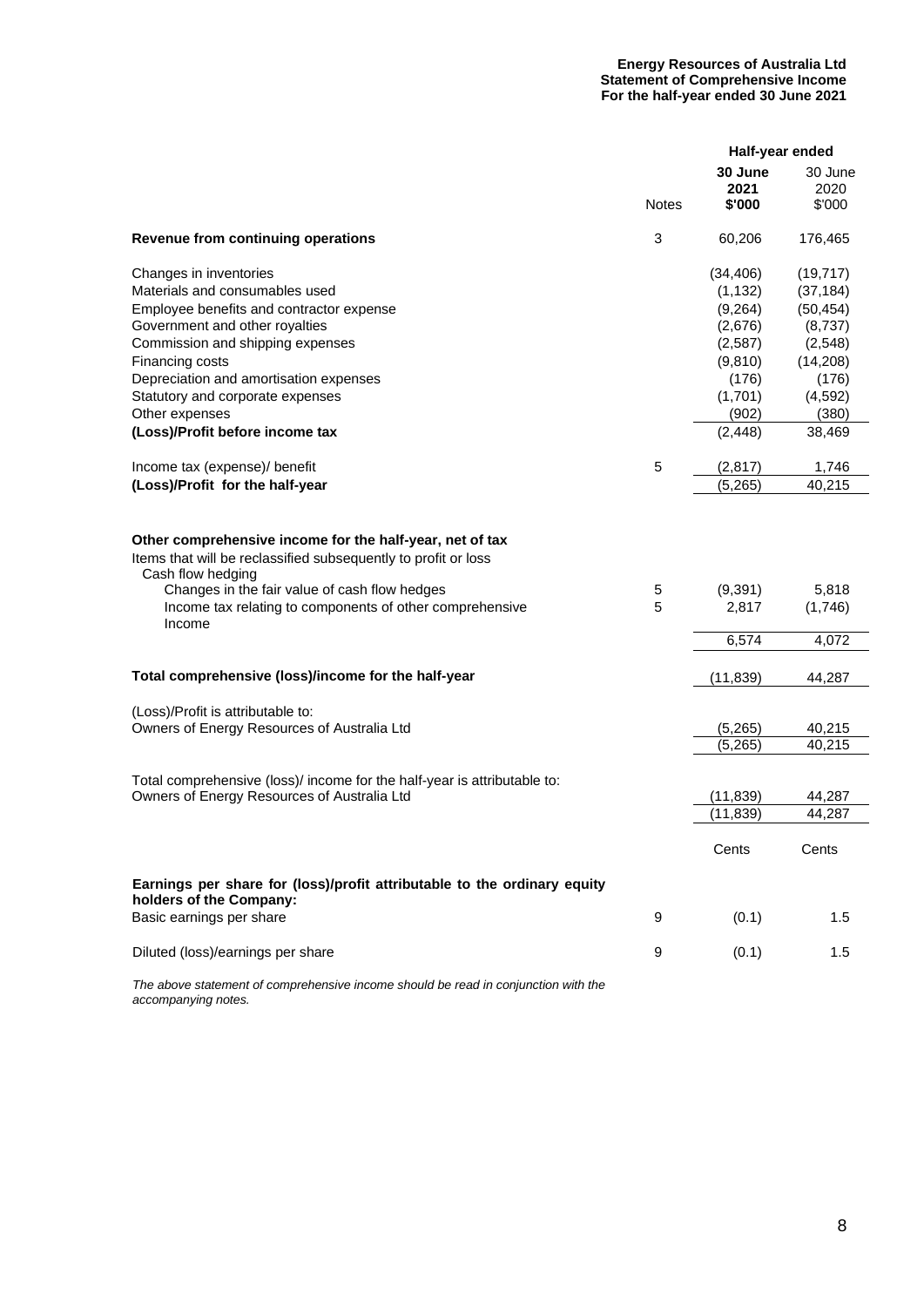#### **Energy Resources of Australia Ltd Balance Sheet As at 30 June 2021**

|                                           |                | Half-year ended           |                          |
|-------------------------------------------|----------------|---------------------------|--------------------------|
|                                           | <b>Notes</b>   | 30 June<br>2021<br>\$'000 | 31 Dec<br>2020<br>\$'000 |
| <b>ASSETS</b>                             |                |                           |                          |
| <b>Current assets</b>                     |                |                           |                          |
| Cash and cash equivalents                 |                | 190,532                   | 204,350                  |
| Trade and other receivables               |                | 6,436                     | 7,788                    |
| Inventories                               | 4              | 85,986                    | 132,704                  |
| Government security receivable            | 11             | 147,234                   | 123,316                  |
| Derivative financial instruments<br>Other | 5              | 5,710<br>2,505            | 12,423<br>2,030          |
| Total current assets                      |                | 438,403                   | 482,611                  |
|                                           |                |                           |                          |
| <b>Non-current assets</b>                 |                |                           |                          |
| Inventories                               | $\overline{4}$ | 29,232                    | 15,423                   |
| Undeveloped properties                    | $\overline{c}$ | 89,856                    | 89,856                   |
| Property, plant and equipment             |                | 528                       | 1,756                    |
| Government security receivable            | 11             | 386,945                   | 409,927                  |
| Derivative financial instruments          | 5              | 386                       | 580                      |
| Total non-current assets                  |                | 506,947                   | 517,542                  |
| <b>Total assets</b>                       |                | 945,350                   | 1,000,153                |
| <b>LIABILITIES</b>                        |                |                           |                          |
| <b>Current liabilities</b>                |                |                           |                          |
| Payables                                  |                | 23,906                    | 39,290                   |
| Provisions                                | 6              | 148,574                   | 188,399                  |
| Deferred income                           | 5              | 49,720                    |                          |
| Lease liabilities                         |                | 545                       | 1,583                    |
| <b>Total current liabilities</b>          |                | 222,745                   | 229,272                  |
| <b>Non-current liabilities</b>            |                |                           |                          |
| Provisions                                | $\,6$          | 519,865                   | 556,116                  |
| Lease liabilities                         |                |                           | 186                      |
| Total non-current liabilities             |                | 519,865                   | 556,302                  |
| <b>Total liabilities</b>                  |                | 742,610                   | 785,574                  |
| <b>Net assets</b>                         |                | 202,740                   | 214,579                  |
| <b>EQUITY</b>                             |                |                           |                          |
| Contributed equity                        |                | 1,177,656                 | 1,177,656                |
| Reserves                                  |                | 388,809                   | 395,383                  |
| Accumulated losses                        |                | (1,363,725)               | (1,358,460)              |
| <b>Total equity</b>                       |                | 202,740                   | 214,579                  |
|                                           |                |                           |                          |

*The above balance sheet should be read in conjunction with the accompanying notes.*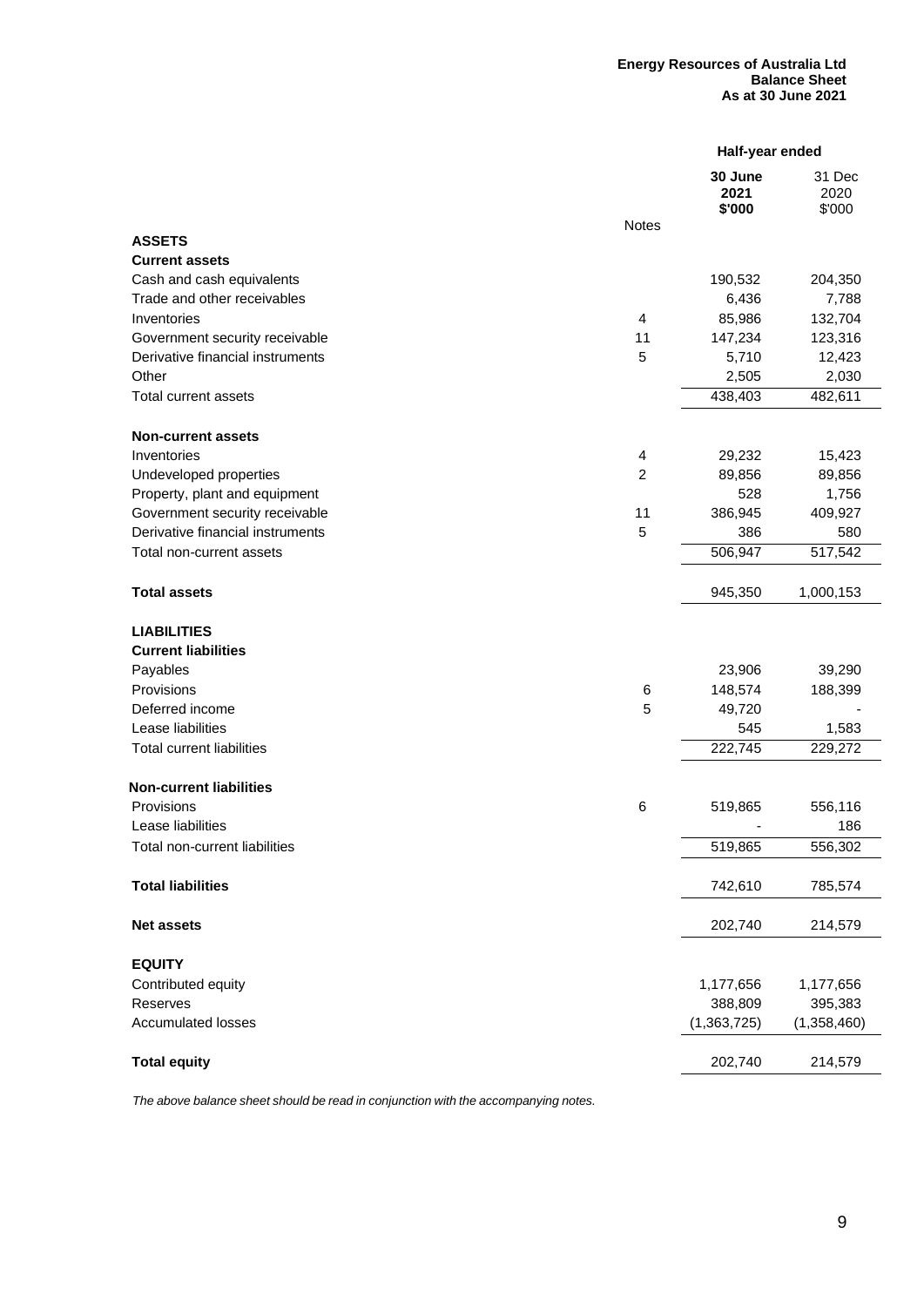#### **Energy Resources of Australia Ltd Statement of Changes in Equity For the half-year ended 30 June 2021**

|                                                                                         |              | <b>Contributed</b><br>equity<br>\$'000 | <b>Reserves</b><br>\$'000 | Accumula<br>ted losses<br>\$'000 | Total<br>\$'000 |
|-----------------------------------------------------------------------------------------|--------------|----------------------------------------|---------------------------|----------------------------------|-----------------|
|                                                                                         | <b>Notes</b> |                                        |                           |                                  |                 |
| <b>Balance at 1 January 2021</b>                                                        |              | 1,177,656                              | 395,383                   | (1,358,460)                      | 214,579         |
| Loss for the half-year                                                                  |              |                                        |                           | (5,265)                          | (5,265)         |
| Other comprehensive loss                                                                |              |                                        | (6, 574)                  |                                  | (6, 574)        |
| Total comprehensive loss for<br>the half-year                                           |              | $\blacksquare$                         | (6, 574)                  | (5,265)                          | (11,839)        |
| Transactions with owners in<br>their capacity as owners:<br>Contributed equity received |              |                                        |                           |                                  |                 |
| net of transaction costs<br>Dividends provided for or paid                              | 7            |                                        |                           |                                  |                 |
|                                                                                         |              |                                        |                           |                                  |                 |
| Balance at 30 June 2021                                                                 |              | 1,177,656                              | 388,809                   | (1,363,725)                      | 202,740         |

| <b>Balance at 1 January 2020</b>                                                        |   | 706,485   | 388,748 | (1,369,920) | (274,687) |
|-----------------------------------------------------------------------------------------|---|-----------|---------|-------------|-----------|
| Profit for the half-year                                                                |   | ۰         |         | 40,215      | 40,215    |
| Other comprehensive income                                                              |   |           | 4,072   |             | 4,072     |
| <b>Total comprehensive income</b><br>for the half-year                                  |   |           | 4,072   | 40.215      | 44,287    |
| Transactions with owners in<br>their capacity as owners:<br>Contributed equity received |   |           |         |             |           |
| net of transaction costs<br>Dividends provided for or paid                              | 7 | 471,171   |         |             | 471,171   |
|                                                                                         |   |           |         |             |           |
| Balance at 30 June 2020                                                                 |   | 1,177,656 | 392,820 | (1,329,705) | 240,771   |

*The above statement of changes in equity should be read in conjunction with the accompanying notes*.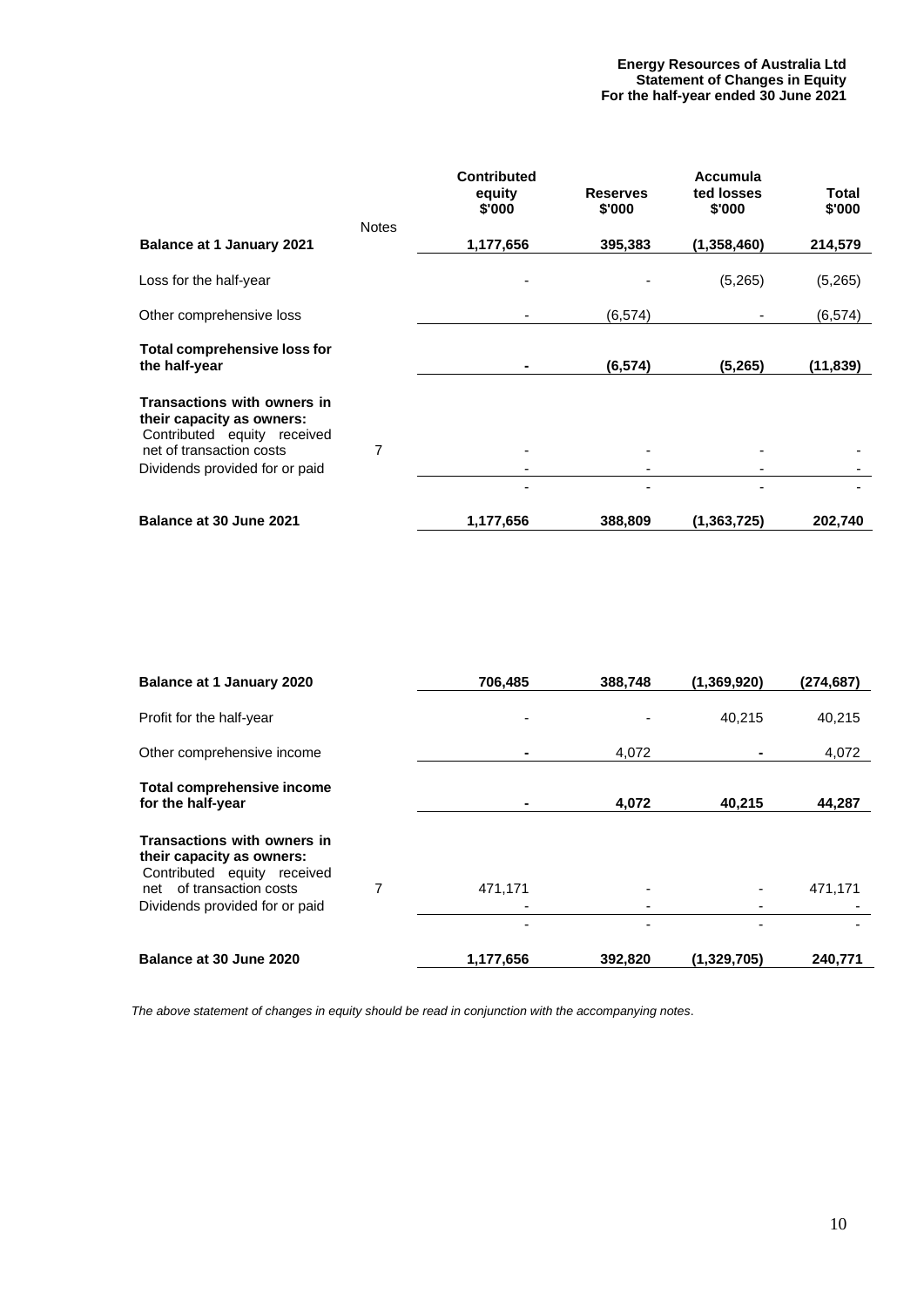|                                                                                                                              |                |                 | Half-year ended |
|------------------------------------------------------------------------------------------------------------------------------|----------------|-----------------|-----------------|
|                                                                                                                              |                | 30 June<br>2021 | 30 June<br>2020 |
|                                                                                                                              |                | \$'000          | \$'000          |
|                                                                                                                              | <b>Notes</b>   |                 |                 |
| Cash flows from operating activities                                                                                         |                |                 |                 |
| Receipts from customers (inclusive of goods and services tax)<br>Payments to suppliers and employees (inclusive of goods and |                | 118,993         | 172,371         |
| services tax)                                                                                                                |                | (61, 142)       | (109, 915)      |
| Payments for rehabilitation                                                                                                  |                | (70, 385)       | (38, 185)       |
|                                                                                                                              |                | (12, 534)       | 24,271          |
| Interest received                                                                                                            |                | 208             | 2,096           |
| Financing costs paid                                                                                                         |                | (408)           | (1,038)         |
| Net cash (outflow) / inflow from operating activities                                                                        |                | (12, 734)       | 25,329          |
| Cash flows from investing activities                                                                                         |                |                 |                 |
| Payments for property, plant and equipment                                                                                   |                | (43)            | (233)           |
| Proceeds from sale of property, plant and equipment                                                                          |                |                 |                 |
| Contributions to Government security receivable                                                                              |                |                 | (454,000)       |
| Net cash outflow from investing activities                                                                                   |                | (43)            | (454, 233)      |
| Cash flows from financing activities                                                                                         |                |                 |                 |
| Proceeds from share issues                                                                                                   | $\overline{7}$ |                 | 476,049         |
| Share issue transaction costs                                                                                                |                |                 | (2,791)         |
| Payment of lease liabilities                                                                                                 |                | (1,038)         | (1, 195)        |
| Net cash (outflow) / inflow from financing activities                                                                        |                | (1,038)         | 472,063         |
| Net (decrease) / increase in cash and cash equivalents                                                                       |                | (13, 815)       | 43,159          |
| Cash and cash equivalents at the beginning of the half-year                                                                  |                | 204,350         | 208,591         |
| Effects of exchange rate changes on cash and cash                                                                            |                |                 |                 |
| equivalents                                                                                                                  |                | (3)             | (3)             |
| Cash and cash equivalents at end of the half-year                                                                            |                | 190,532         | 251,747         |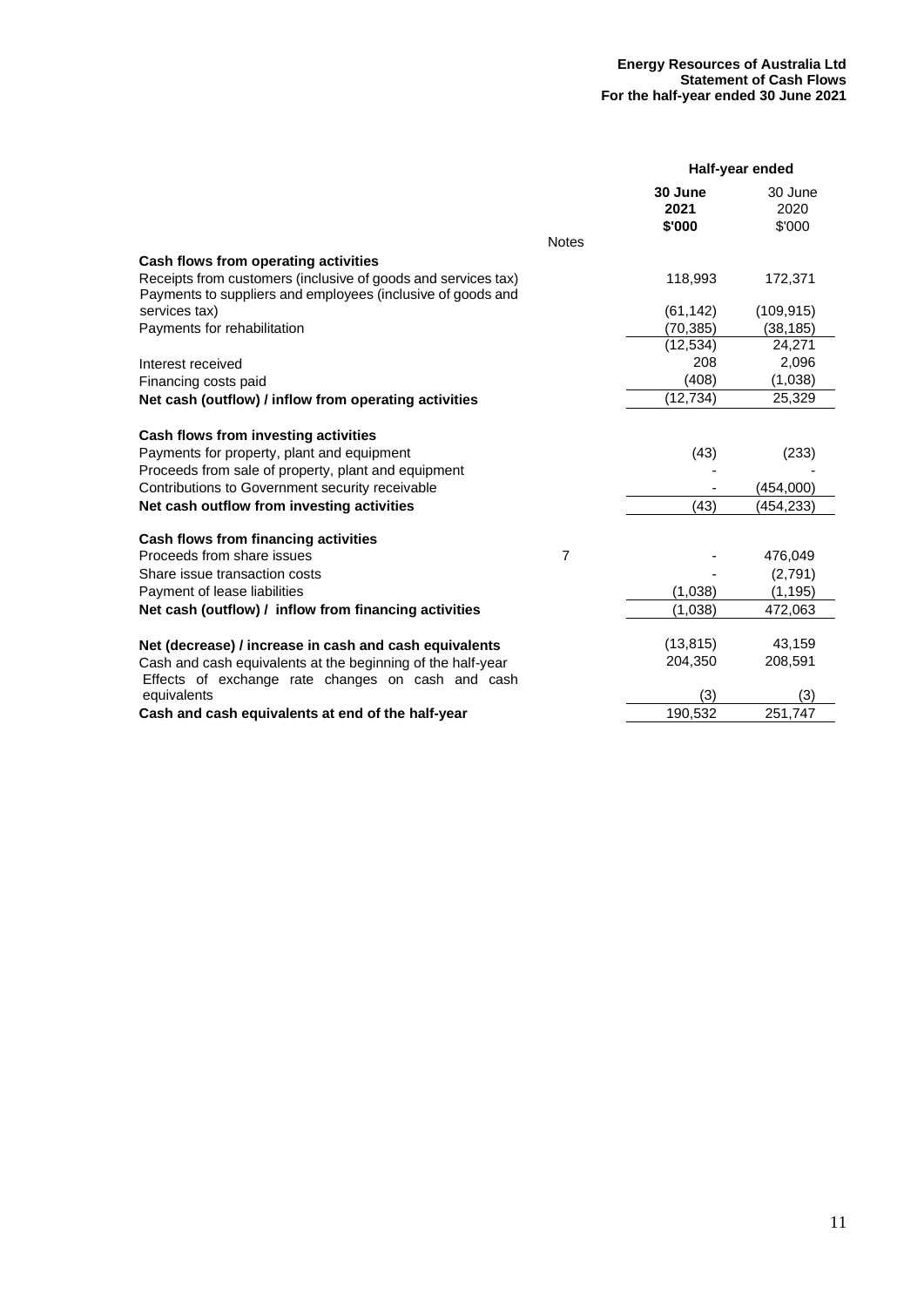#### **1 Summary of significant accounting policies**

This general purpose financial report for the interim half-year reporting period ended 30 June 2021 has been prepared in accordance with Accounting Standard AASB 134 *Interim Financial Reporting* and the *Corporations Act 2001* (Cth)*.*

The interim financial statements have been drawn up on the basis of accounting policies, consistent with those applied in the financial statements for the year ended 31 December 2020, and in the corresponding interim period.

The Company has adopted all accounting standards and pronouncements that were mandatory for periods beginning on or after 1 January 2021 in this interim financial report. There was no impact on the measurement or disclosure of any balances or transactions presented.

The Company has not early adopted any amendments, standards or interpretations that have been issued but are not yet effective.

The critical accounting judgements and key sources of estimation uncertainty for the half-year are the same as those disclosed in the Company's financial statements for the year ended 31 December 2020.

#### **2 Critical accounting estimates and judgements**

Estimates and judgements are continually evaluated and are based on historical experience and other factors, including expectations of future events that may have a financial impact on the Company and that are believed to be reasonable under the circumstances.

The Company makes estimates and assumptions concerning the future. The resulting accounting estimates will, by definition, seldom equal the related actual results. The estimates and assumptions that have a significant risk of causing a material adjustment to the carrying amounts of assets and liabilities within the next financial year are discussed below.

#### **Rehabilitation provision**

The calculation of the rehabilitation provision relies on estimates of costs and their timing to rehabilitate and restore disturbed land to establish an environment similar to the adjacent Kakadu National Park in line with the Company's statutory obligations.

The costs are estimated on the basis of a closure model, taking into account considerations of the technical closure options available to meet ERA's obligations. The provision for rehabilitation represents the net present cost at 30 June 2021 of the preferred plan within the requirements of the Ranger Authority. In accordance with the Ranger Authority, mining and processing activities ceased on 8 January 2021 and rehabilitation of the Ranger Project Area is required to be completed by 8 January 2026.

The closure model is based on the 2019 Feasibility Study which expanded on the earlier prefeasibility study completed in 2011. As at 30 June 2021, the estimate for rehabilitation has been reviewed for any material changes that may have crystallised to a degree that inclusion is necessary. Any identified changes in cost, scope or schedule and where impacts have been identified, have been incorporated and reflected as a drawdown or return in overall project contingency.

Since the Feasibility Study was completed in February 2019, there have been a number of changes between assumptions made during the study, and those that have actually or may materialise during execution. Those changes are both favourable and unfavourable. Given this, ERA is conducting a reforecast of both cost and schedule data utilising suitable subject matter experts to re-base key packages and confirm the full project estimate. This is likely to occur in either Quarter 3 or Quarter 4 of this year.

Key packages of work completed since 2012 include preliminary Pit 3 backfill, Pit 1 capping including design and backfill, completion of bulk dredging works at the Tailings Storage Facility (TSF) and construction of water treatment infrastructure including the brine concentrator, high density sludge (HDS) plant and brine squeezer.

Major activities to complete the rehabilitation plan include: material movements, water treatment, tailings transfer, demolition and revegetation. Major cost sensitivities include Pit 3 capping, material movements and water treatment.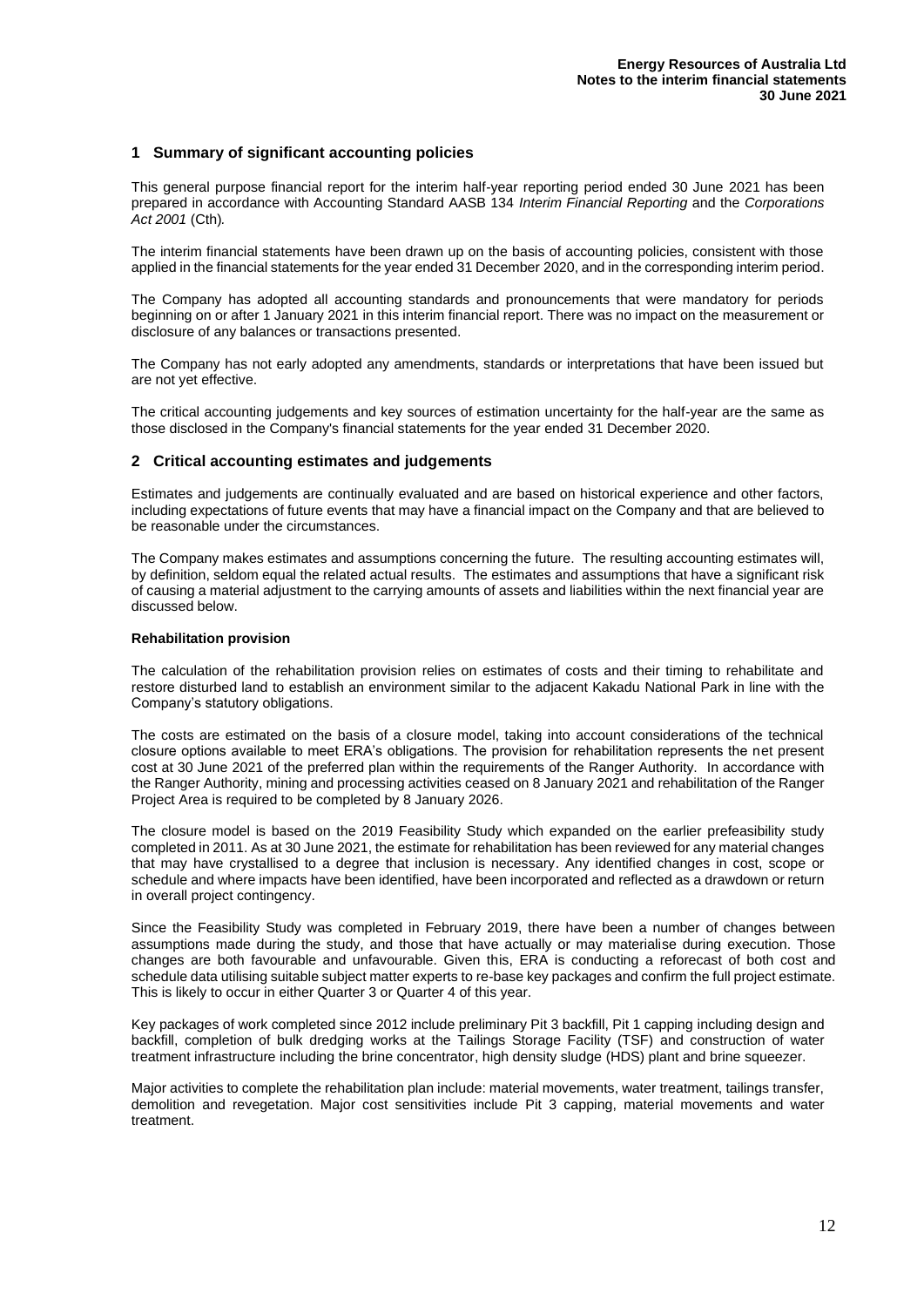The ultimate cost of rehabilitation is uncertain and can vary in response to many factors including legal requirements, technological change, weather events and market conditions. It is reasonably possible that outcomes from within the next financial year that are different from the current cost estimate could require material adjustment to the rehabilitation provision for the Ranger Project Area.

Selected risks for the Ranger rehabilitation provision are detailed below.

#### *Tailings consolidation*

Bulk dredging works at the Tailings Storage Facility (TSF) were completed in February 2021, with works then shifting to progressing floor and wall cleaning activities. This process has been more complex than planned and has pushed final floor and wall cleaning later into the second half of 2021. This is a critical path activity as material from the TSF floor and walls are deposited in Pit 3 prior to final pit capping. ERA is progressing the final design and execution of the Pit 3 wicking, capping, and bulk backfill works. Work is under way to evaluate progressing this in parallel to final TSF floor and wall cleaning in order to condense the required schedule.

During the final capping process, the tailings in Pit 3 will consolidate and express process water that will need to be collected and treated. The consolidation process will be aided by installing vertical wicks and the knowledge of the consolidation timeframes is backed up by a detailed model based on in situ testing of site tailings. The consolidation model accuracy and predictions of rates of process water expression is impacted by many factors including: tailings density and other characteristics, deposition method and free process water volume in the pit during deposition.

ERA continues to monitor the rate of tailings consolidation in Pit 3 compared to the consolidation model assumed for the purposes of the rehabilitation Feasibility Study. It is becoming apparent that a greater proportion of process water is being retained within the tailings than planned. The impact to the Ranger rehabilitation program, if any, will be further evaluated during the second half of 2021. Should mitigating actions be required, these could include implementing a higher density wicking program to support process water expression and / or use of process water treatment capacity for longer than previously planned, both of which have not been allowed for in either the schedule or cost estimate.

#### *Process water*

Projects continue to progress in order to increase process water treatment capacity, including the completion of re-commissioning of the high density sludge (HDS) plant and the brine concentrator expansion project. The HDS plant was impacted by a number of technical commissioning issues. Subject to future process water inventory volumes, this may necessitate the HDS operating longer than previously planned. A trial is well progressed to evaluate the potential for the brine squeezer to treat process water.

Treatment of process water remains on the projects' critical path. As previously noted, the Feasibility Study assumed a long term average annual rainfall for the region in forecasting future water treatment requirements. Annual rainfall can vary from year to year. Historically, the region has seen higher than average rainfall in periods of 'La Nina' and this continued in 2020/21 with higher than average rainfall recorded. The impact on the overall rehabilitation program is unknown and will be sensitive to rainfall in future years.

Overall, process water volumes are sensitive to many factors. Any additional water would require treating through ERA's process water treatment infrastructure, in large part the brine concentrator. Water volumes can vary due to:

- additional rainfall above an average wet season;
- the performance of water treatment plants, including new smaller scale plants that have recently come online;
- the timing of closure of which water catchments occurs; and
- the volume and timing of water expressed from tailings.

If water treatment volumes exceed the available capacity, it may be necessary to expand treatment capacity. This may involve the construction of an additional brine concentrator plant or other alternate technology. This has not been allowed for in the estimate and would come at significant additional cost. Furthermore, any significant delay may further compress the schedule requiring alteration to other closure activities.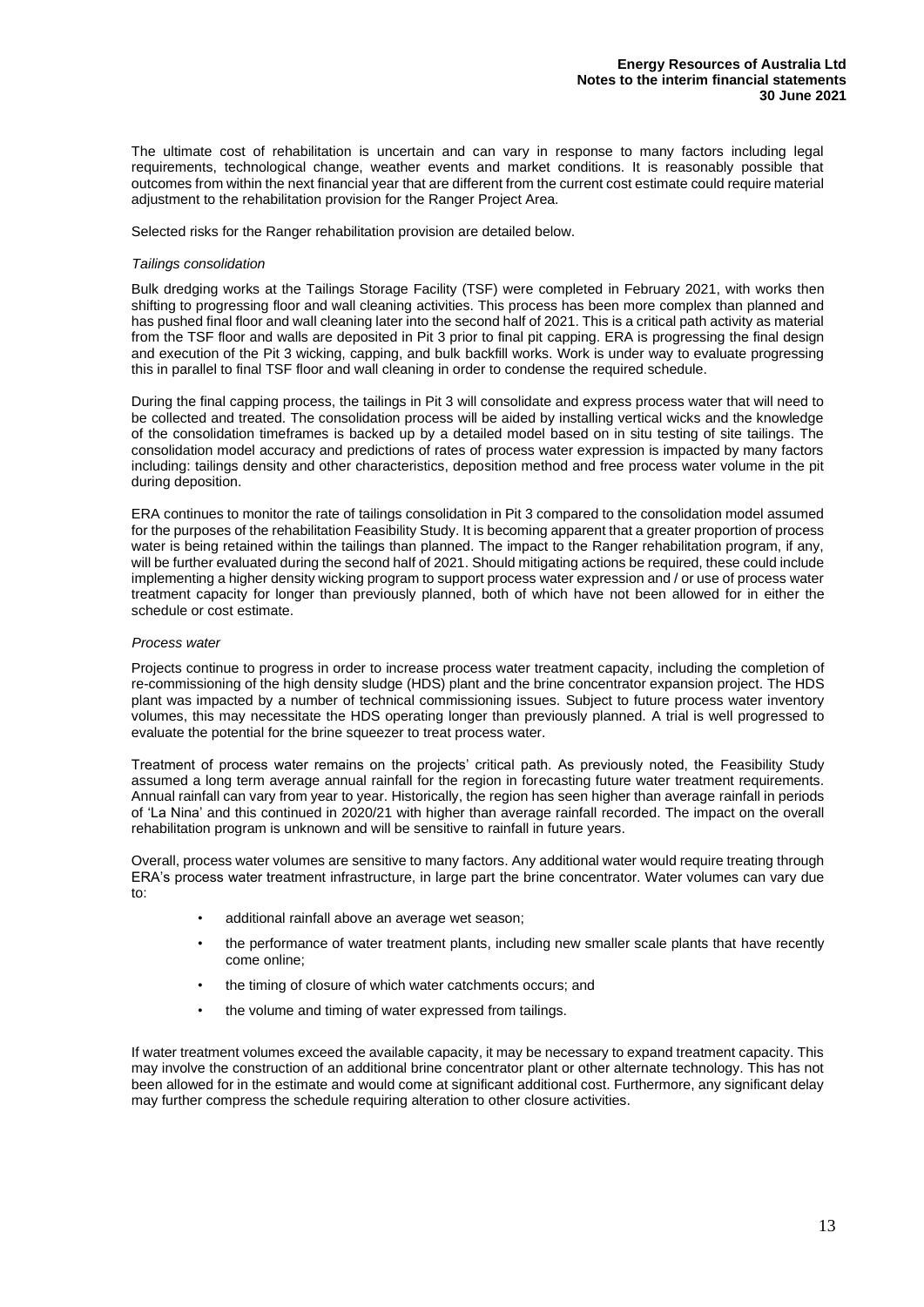#### *Process Water salt disposal*

As a result of treating process water, a waste stream of contaminated salt is generated. This is ultimately to be stored below tailings in Pit 3 via injecting the brine through bore holes. Recommissioning activities for this infrastructure have successfully occurred although the long term performance is yet to be fully confirmed. Should the disposal of salt in this manner not prove viable, an alternate method of salt disposal would be required. This could require significant additional capital expenditure which has not been allowed for in either the schedule or cost estimate and may not be available to ERA.

#### *Bulk material movement*

Pit 3 bulk material movements are sensitive to the volume and unit cost of material which is to be moved and the schedule of movement.

#### *Other factors*

In addition to the factors identified above there are many additional items that the estimate could be impacted by, including: evaporation rates, stakeholder requirements, higher costs of refurbishing Jabiru township housing, engineering studies, other site contaminants, plant mortality and project support costs. These represent a possible obligation from past events and whose existence will be confirmed only by the occurrence or non-occurrence of one or more uncertain future events or a present obligation that arises from past events but are not recognised because the amount of the obligation cannot be measured with sufficient reliability.

In estimating the rehabilitation provision a risk-free discount rate is applied to the underlying cash flows. At 30 June 2021, the real discount rate was 1.5 per cent, which remains consistent with 31 December 2020.

#### *Cash flow timing*

The company estimates the presentation of its rehabilitation provision between current and non-current liabilities, based on anticipated timing of expenditure from updated cash flow forecasts.

#### **Asset carrying values**

ERA has two cash generating units (**CGUs**), the Ranger Project Area and the Jabiluka Mineral Lease. The Ranger CGU includes all assets and liabilities related to activities on the Ranger Project Area, including the rehabilitation provision and the associated asset capitalised within property, plant and equipment. The Undeveloped Property relates to the Jabiluka Mineral Lease, which is currently subject to a Long Term Care and Maintenance Agreement with Traditional Owners.

At 30 June 2021, the property, plant and equipment in the Ranger CGU continues to be fully impaired. When capital expenditure is incurred it is immediately expensed to the statement of comprehensive income. In the halfyear ended 30 June 2021, \$0.04 million in capital expenditure was expensed.

At the end of each reporting period, ERA assesses whether there are any indications that ERA's CGUs may be impaired or circumstances have changed to indicate reversal of prior impairments. This requires judgement in analysing possible impacts caused by factors such as the price of uranium oxide, foreign exchange movements, operating and capital estimates, discount rate, project progression and Traditional Owner relationships.

ERA assessed the recoverable amount using a fair value less costs of disposal (**FVLCD**) method. ERA conducts impairment testing using a probability-weighted discounted cash flow model.

#### **Undeveloped Properties Judgements**

Undeveloped properties are considered assets not yet ready for use. In reporting periods where impairment testing is required, the recoverable amount of the undeveloped properties is determined using the fair value less costs of disposal method. Undeveloped properties consist of the Jabiluka Mineral Lease.

The Jabiluka Mineral Lease is currently subject to a Long Term Care and Maintenance Agreement with Traditional Owners. This agreement ensures the Jabiluka deposit will not be developed without the consent of the Mirarr Traditional Owners. It is uncertain that this consent will be forthcoming and, by extension, that the Jabiluka deposit will be developed. Should this consent not eventuate in the future, the Jabiluka Undeveloped Property would face full impairment.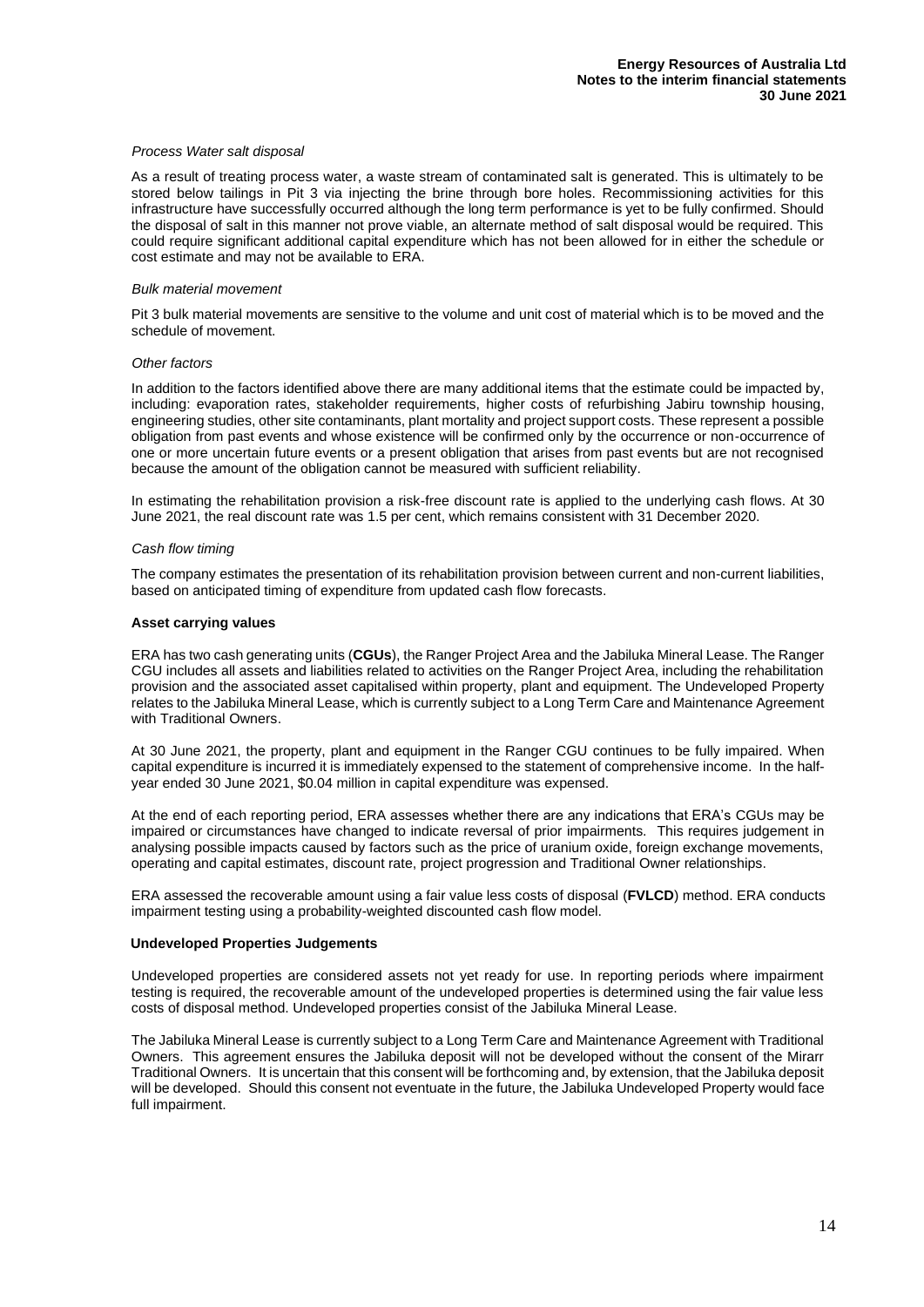The valuation of the Jabiluka Mineral Lease requires a high degree of judgement. To determine the fair value, ERA uses a probability weighted discounted cash flow model, based on post-tax cash flows expressed in real terms, estimated until the end of the life of mine plan and discounted using an asset-specific post-tax real discount rate. Results are cross checked against market valuations of other undeveloped mining projects in the uranium industry and the broader mining sector, including market valuations of mining assets subject to long term approval constraints. The approach has previously been reviewed by an external valuation expert.

ERA regularly reviews and updates these assumptions and assesses potential impairment indicators and impairment reversal indicators. In the June 2021 half-year, the review did not identify any indicators that the carrying amount of the Jabiluka Undeveloped Property may not be recovered in full, from successful development or sale. While some improvement in macro-economic factors has been identified since the prior impairment it was determined it was too early, and significant volatility remains, to conclude whether these would be sustained. As such, no indicators were identified that previously recorded impairment should be reversed. This review primarily considered the following key factors:

- uranium price changes based on the average of two reputable market analysis firms on the long term uranium oxide price and the ongoing presence of a contract price premium;
- long term consensus forecast Australian/US dollar exchange rates;
- probability and timing of development and ongoing stakeholder relations; and
- applicable discount rate.

The review of these factors did not identify any material changes that would warrant a full impairment or impairment reversal review to be conducted. As a result the carrying value of the Jabiluka Undeveloped Property remains at \$90 million.

Key assumptions to which the Jabiluka model is sensitive include: the probability of future development (which includes an assessment of obtaining any required approval and/or support of various stakeholders, including the Traditional Owners, regulatory bodies and shareholders), uranium oxide prices (including term contract price premiums in the future), foreign exchange rates, production and capital costs, discount rate, ore reserves and mineral resources, lease tenure renewal and development delays. A change in these assumptions may result in further impairment.

Selected downside sensitivities to the fair value of the Jabiluka CGU at 30 June 2021 are summarised below. Based on current assumptions, no single change in the below sensitivities would result in further impairment, however should all occur full impairment would result.

| <b>Sensitivity</b>                                                 | Impact on value<br><b><i><u>Smillion</u></i></b> |
|--------------------------------------------------------------------|--------------------------------------------------|
| -5 per cent change in forecast uranium oxide price                 | 71.                                              |
| +20 per cent change in development capital                         | (125)                                            |
| +5 per cent change in forecast Australian/US dollar exchange rates | (66)                                             |
| +1 per cent change in discount rate                                | 74)                                              |

ERA's view remains that Jabiluka is a large, high quality uranium ore body of global significance.

#### **Taxation**

ERA has approximately \$210 million tax losses (at 30 per cent) that are not recognised as deferred tax assets due to uncertainty regarding ERA's ability to generate adequate levels of future taxable profits. This treatment is reviewed at each reporting date. Should future taxable profits eventuate this treatment will not impact ERA's ability to utilise available tax losses in future periods.

Judgement is required in regard to the application of income tax legislation. There is an inherent risk and uncertainty in applying these judgements and a possibility that changes in legislation will impact the carrying amount of deferred tax assets and deferred tax liabilities recognised on the balance sheet.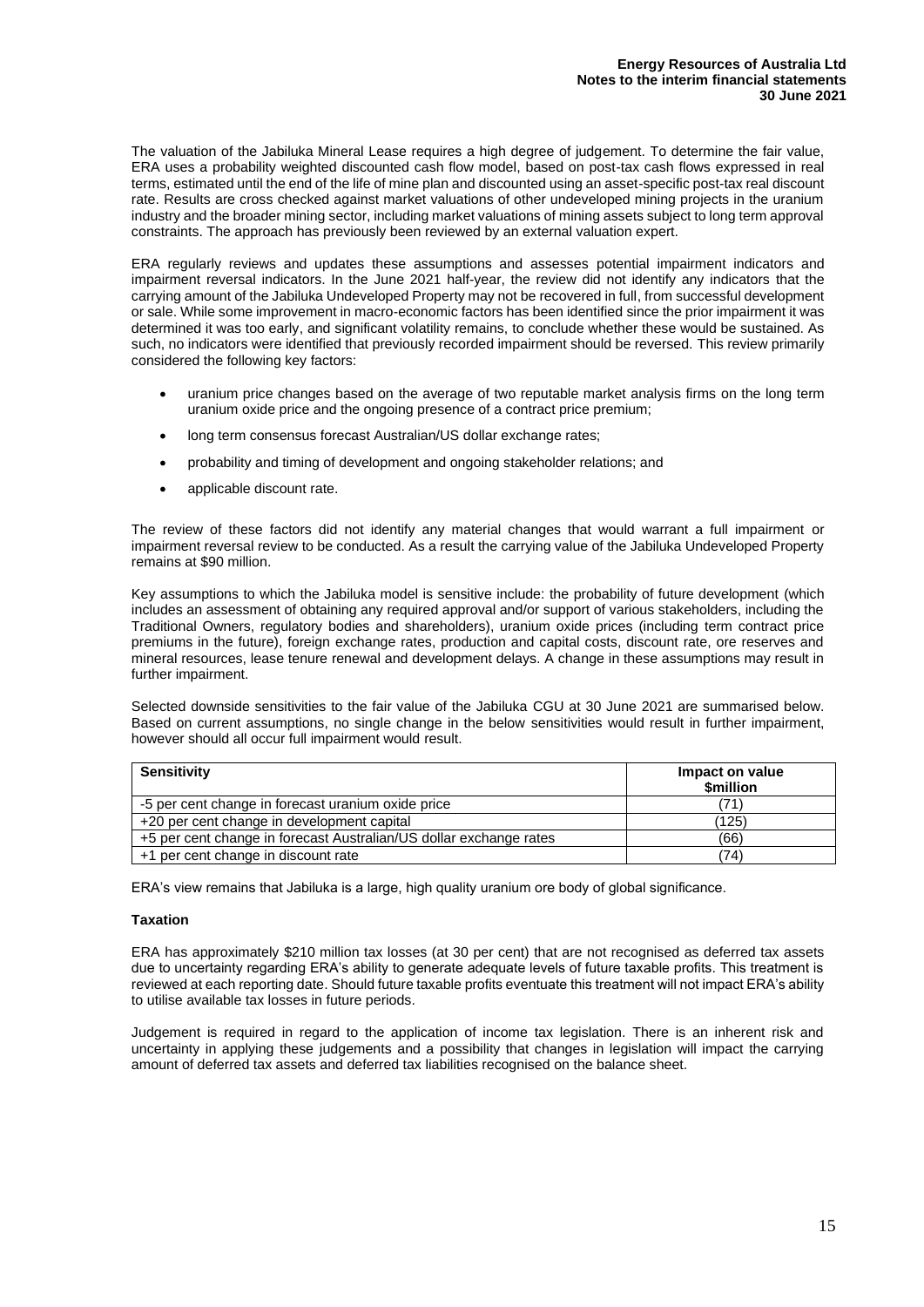#### **Fair value of financial instruments (hedging)**

Management uses valuation techniques to determine the fair value of financial instruments (where active market quotes are not available) and non-financial assets. This involves developing estimates and assumptions consistent with how market participants would price the instrument. Management bases its assumptions on observable data as far as possible but this is not always available. In that case management uses the best information available. Estimated fair values may vary from the actual prices that would be achieved in an arm's length transaction at the reporting date.

#### **3 Segment information**

#### **Description of Segment**

Management has determined the operating segment based on the reports reviewed by the Chief Executive that are used to make strategic decisions.

The Chief Executive considers the business from a product prospective and has identified only one reportable segment in the half-year ended 30 June 2021, being the selling of uranium oxide and site rehabilitation. There are no other unallocated operations.

#### **Segment Revenue**

The revenue from external parties reported to the Chief Executive is measured in a manner consistent with that in the statement of comprehensive income.

Revenues from customers are derived from the sale of uranium. Segment revenue reconciles to total revenue from continuing operations with the addition of other income, which includes interest revenue and rent received.

The Company is domiciled in Australia. The result of its revenue from external customers in other countries is outlined in the table below:

|                                          | Half-year ended           |                           |  |
|------------------------------------------|---------------------------|---------------------------|--|
| <b>Sales to customers</b>                | 30 June<br>2021<br>\$'000 | 30 June<br>2020<br>\$'000 |  |
|                                          |                           |                           |  |
| Asia                                     | 53,470                    | 168,161                   |  |
| Total Sale of Goods                      | 53,470                    | 168,161                   |  |
| Other Revenue                            | 6,736                     | 8,304                     |  |
| <b>Total Other Revenue</b>               | 6,736                     | 8,304                     |  |
| Total revenue from continuing operations | 60,206                    | 176,465                   |  |

Segment revenues are allocated based on the country in which the customer is based. ERA places all sales through a marketing agreement with Rio Tinto Uranium based in Asia.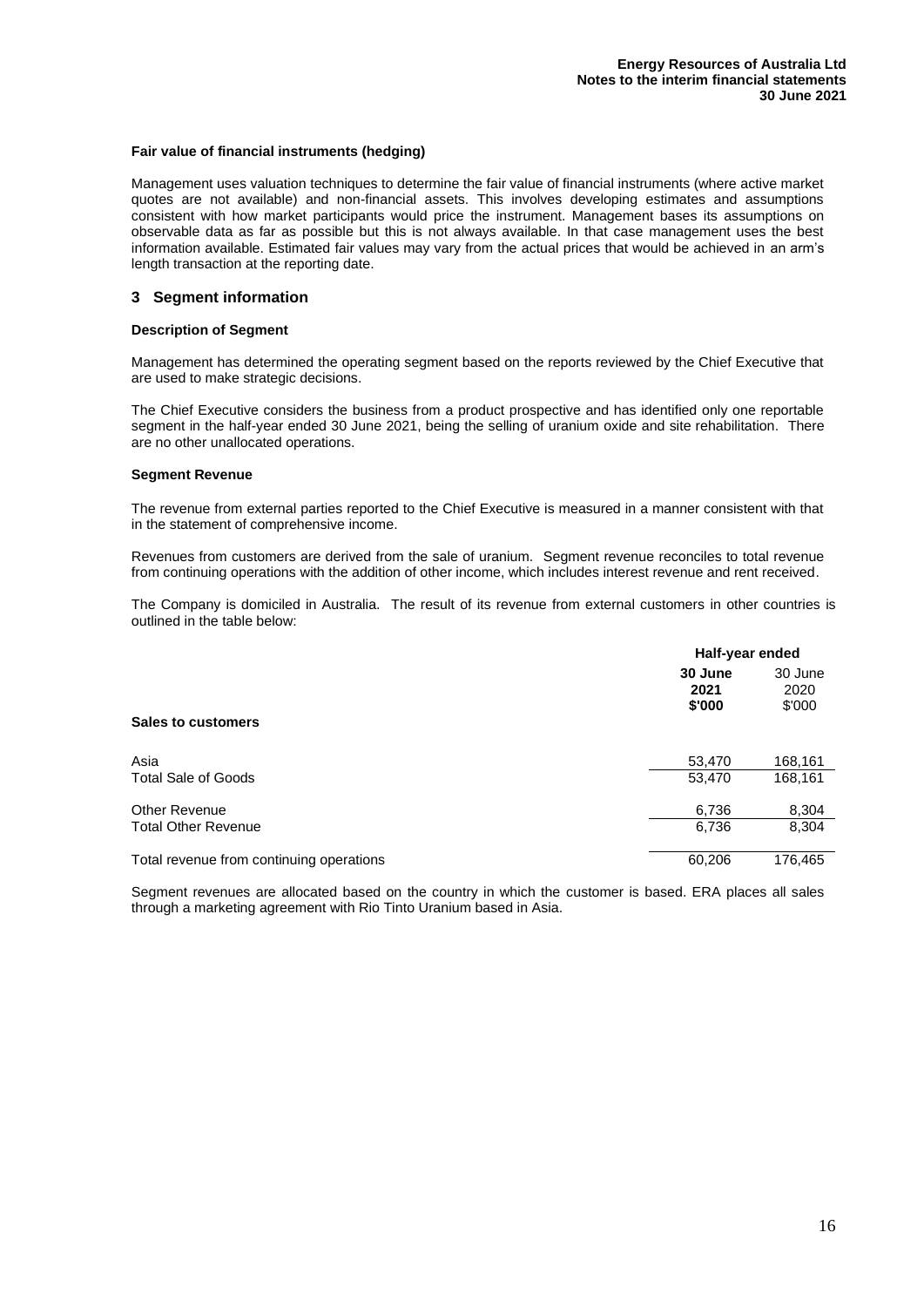| <b>Inventories</b><br>4                                                                                                                         | 30 June<br>2021<br>\$'000           | 31 Dec<br>2021<br>\$'000           |
|-------------------------------------------------------------------------------------------------------------------------------------------------|-------------------------------------|------------------------------------|
| Inventories - current<br>(a)                                                                                                                    |                                     |                                    |
| Stores & spares<br>Work in progress at cost<br>Finished product $U_3O_8$ at NRV<br>Finished product $U_3O_8$ at cost<br>Total current inventory | 7,427<br>49.291<br>29,268<br>85,986 | 5,931<br>776<br>125,997<br>132,704 |
| Inventories - non-current<br>(b)                                                                                                                |                                     |                                    |
| Finished product U <sub>3</sub> O <sub>8</sub> at cost                                                                                          | 29.232                              | 15,423                             |

Inventories are carried at the lower of cost or net realisable value in accordance with AASB 102 *Inventories*. When necessary, a net realisable value adjustment is included in 'Changes in inventories' in the statement of comprehensive income. At 30 June 2021 finished goods inventory was tested by comparing the carrying value against the price which is expected to be realised from sale which resulted in a \$3.2 million write-down of finished product inventory to net realisable value (Nil: 2020).

#### **5 Financial assets**

#### **(a) Financial assets – current**

| Forward exchange contracts<br>Gasoil swap contracts | 5.710 | 9,391<br>3,032 |
|-----------------------------------------------------|-------|----------------|
| <b>Total Current Financial assets</b>               | 5.710 | 12.423         |
| (b) Financial assets - non-current                  |       |                |
| Gasoil swap contracts                               | 386   | 580            |
| <b>Total Non-current Financial assets</b>           | 386   | 580            |
|                                                     |       |                |

#### **Derivative financial instruments**

ERA enters into both forward foreign exchange contracts and gasoil swap contracts. These contracts are used to manage ERA's exposure to US dollar sales and the price of diesel used to run major mine infrastructure.

#### *Forward foreign exchange contracts*

The forward exchange contracts have been designated and are effective as a hedging instrument. All forward exchange contracts were completed during the half-year ended 2021.

Amounts previously recognised in the statement of comprehensive income and accumulated in equity are reclassified to the profit or loss in the period when the hedge items affects the profit or loss, in the same line as the recognised hedged item. When sales revenue is received in advance, it is recorded as deferred income. When this occurs any hedge gain or loss is also recognised as deferred revenue and released to the profit or loss when the sale is recognised.

Movements in the cash flow hedging reserve is as follows:

| Balance 1 January                                             | 6.574   |         |
|---------------------------------------------------------------|---------|---------|
| Unsettled change in fair value (before tax)                   | (9,391) | 9.391   |
| Tax on unsettled change in fair value                         | 2,817   | (2,817) |
| Gain on changes in fair value of settled hedges               | 9.560   | 4.707   |
| Gain on changes in fair value reclassified to profit or loss  | (1,999) | (4,707) |
| Gain on changes in fair value reclassified to deferred income | (7,561) |         |
| Hedge Reserve at end of period                                |         | 6.574   |

*Gasoil swap contracts*

The Gasoil swaps have been measured at fair value, with the resulting gains recorded in the profit and loss.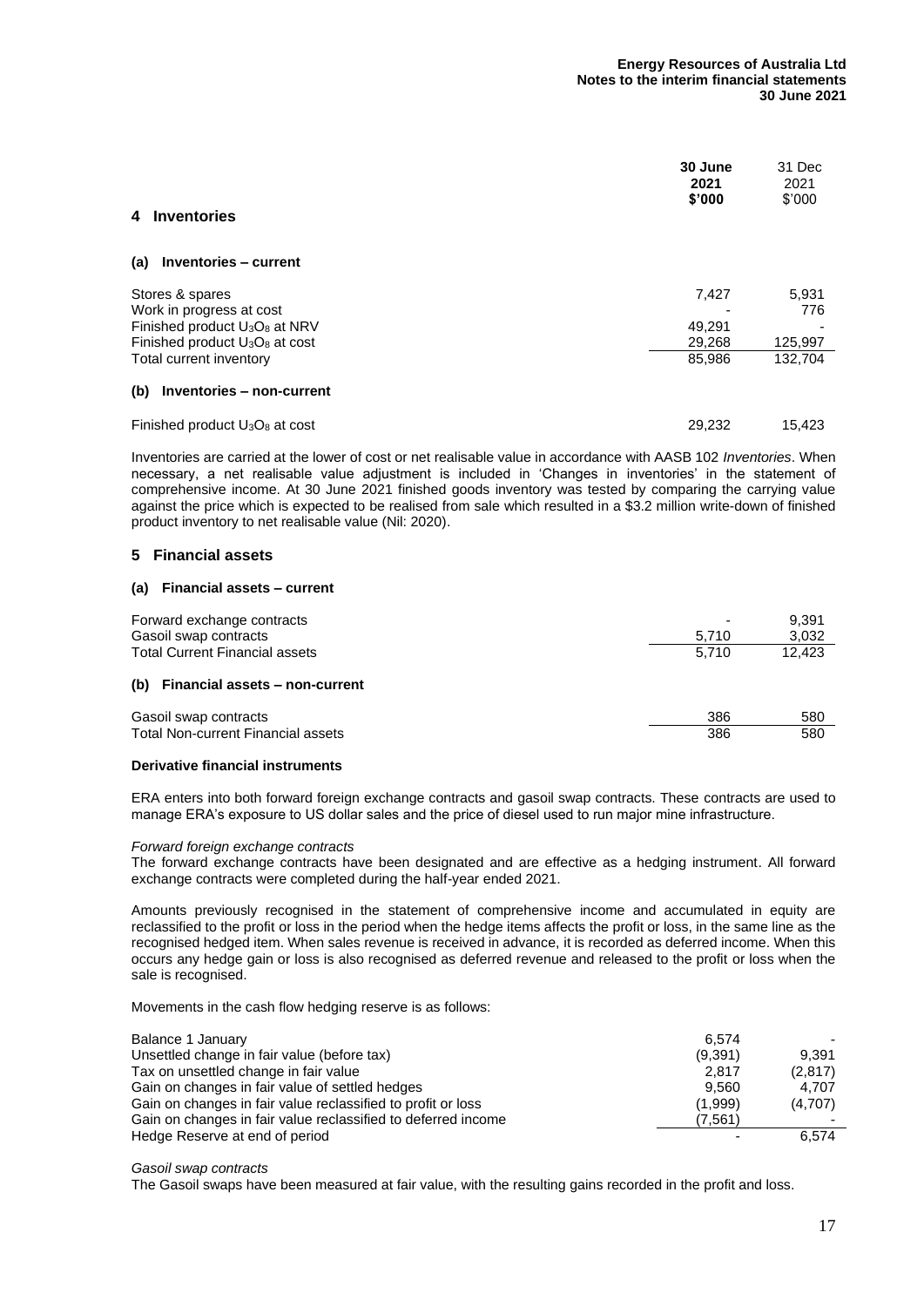Gasoil swap contracts will mature as follows and are recorded as a non-current asset when maturity is greater than 1 year. The following table details ERA's liquidity analysis for its derivative financial instruments based on contractual maturities. The table has been drawn up based on the undiscounted cash flows. Settlement of the Gasoil swap contracts occurs on a net cash flow basis, based on the spot price at settlement.

| <b>Buy Gasoil</b>                        | <b>Notional US\$</b> | US\$ per barrel |
|------------------------------------------|----------------------|-----------------|
| Less than 1<br>vear                      |                      | 48.39           |
| Greater than 1<br>vear less than 2 years | .8                   | 66.88           |

At 30 June 2021, had the Gasoil forward price weakened/strengthened by 10 per with all other variables held constant, the change in financial assets would have affected pre-tax profit for the half-year by \$1.7 million.

| <b>Provisions</b><br>6                            | 30 June<br>2021<br>\$'000 | 31 Dec<br>2020<br>\$'000 |
|---------------------------------------------------|---------------------------|--------------------------|
| <b>Provisions – current</b><br>(a)                |                           |                          |
| Employee benefits                                 | 11,576                    | 25,471                   |
| Rehabilitation                                    | 136,998                   | 162,928                  |
| Total current provisions                          | 148.574                   | 188.399                  |
| Movement in current rehabilitation provisions     |                           |                          |
| Carrying value at the start of the year           | 162,928                   | 123,495                  |
| Payments                                          | (70, 385)                 | (80, 190)                |
| Utilisation of leased assets                      | (1,052)                   | (2, 104)                 |
| Transfers from non-current provision              | 45,507                    | 121,727                  |
| Carrying amount at the end of the period          | 136,998                   | 162,928                  |
| (b) Provisions - non-current                      |                           |                          |
| Employee benefits                                 | 601                       | 745                      |
| Rehabilitation                                    | 519,264                   | 555,371                  |
| Total non-current provisions                      | 519,865                   | 556,116                  |
| Movement in non-current rehabilitation provisions |                           |                          |
| Carrying value at the start of the year           | 555,371                   | 646,672                  |
| Unwind of discount                                | 9,400                     | 23,897                   |
| Change in estimate                                |                           | (2,572)                  |
| Change in discount rate                           |                           | 9,101                    |
| Transfers to current provision                    | (45, 507)                 | (121,727)                |
| Carrying amount at the end of the period          | 519.264                   | 555,371                  |

#### **Employee Benefits**

During the half-year ended 30 June 2021, the company continued to restructure the work force post production. The total remaining provision is \$2.4 million (2020: \$11.2 million). This represents a current liability for the balances being payable within the remainder of 2021. Potential additional termination payments beyond 2021 are yet to be recognised due to the level of uncertainty regarding quantum and timing.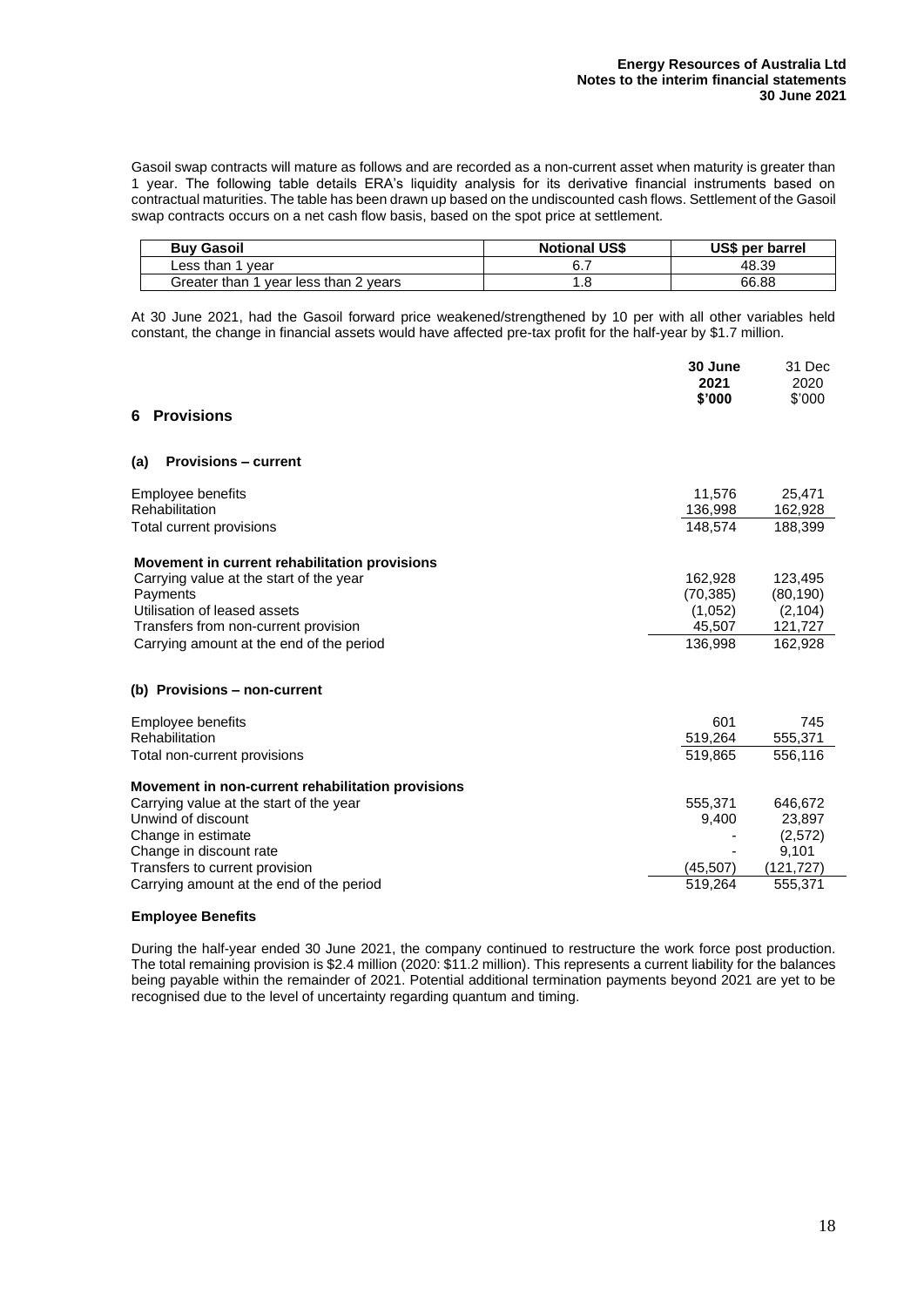| <b>Share capital</b><br>7                                                                                                                         | 30 June<br>2021<br>\$'000 | 31 Dec<br>2020<br>\$'000      |
|---------------------------------------------------------------------------------------------------------------------------------------------------|---------------------------|-------------------------------|
| A Class shares fully paid                                                                                                                         |                           |                               |
| Share on issue at the start of the year<br>Shares issued during the year (at \$0.15 per share)                                                    | 3,691,383                 | 517,725<br>3,173,658          |
| Total shares on issue at the end of the half-year<br><b>Total contributed equity</b>                                                              | 3,691,383                 | 3,691,383                     |
| Contributed equity at the start of the year<br>Additional contributions of equity (\$0.15 per share for 3,173,658 shares)<br>Share issuance costs | 1,177,656                 | 706.485<br>476.049<br>(4,878) |
| Contributed equity at the end of the half-year                                                                                                    | 1.177.656                 | 1,177,656                     |

As announced on 20 February 2020, ERA's fully underwritten 6.13 for 1 pro rata renounceable entitlement offer of new fully paid shares to raise approximately \$476 million closed successfully on 18 February 2020. The proceeds, to be used primarily to fund ERA's statutory rehabilitation obligations for the Ranger Project Area, have been invested in short duration term deposits across a variety of Australian deposit taking institutions including \$454 million as government security over the Annual Plan of Rehabilitation (APR).

#### **8 Contingencies**

#### **Legal actions against ERA**

Unresolved legal action commenced (in 1999) by the Mirarr Traditional Owners in the Federal Court against the former Federal Minister for Resources and ERA, claiming that due process was not followed in granting approvals for the Jabiluka Mill Alternative, is dormant. Should ERA proceed with the Jabiluka Mill Alternative, notice will be given to the applicant who may or may not wish to pursue the argument further. No material losses are anticipated in respect of this legal dispute.

There is a matter currently in mediation with the Commonwealth Government regarding the Company's contribution to research into uranium mining in the region. This matter is in a confidential mediation process. Any possible future settlement or cost to the Company remains uncertain.

#### **9 Earnings per share**

|                                   | Half-year ended |                 |  |
|-----------------------------------|-----------------|-----------------|--|
|                                   | 30 June<br>2021 | 30 June<br>2020 |  |
|                                   | <b>Cents</b>    | Cents           |  |
| Basic (loss)/earnings per share   | (0.1)           | 1.5             |  |
| Diluted (loss)/earnings per share | (0.1)           | 1.5             |  |

Weighted average number of ordinary shares on issue used in the calculation basic earnings per share 2021: 3,691,383,198 (2020: 2,704,598,144).

#### **10 Liquidity and capital risk**

The Company's objectives when managing capital are to safeguard the Company's ability to continue as a going concern in order to provide returns for shareholders and benefits for other stakeholders and to maintain an optimal capital structure to reduce the cost of capital.

The future liquidity and capital requirements of ERA will depend on many factors. As a result of the increase to the rehabilitation provision in 2018, ERA successfully completed an Entitlement Offer on 18 February 2020 and raised \$476 million. Following the finalisation of the Entitlement Offer ERA considers that it has adequate cash available to fully rehabilitate the Ranger Project Area in line with regulatory requirements. ERA's funding of rehabilitation is sensitive to multiple factors including operating cashflows, technological developments, economic factors including interest rates, weather, regulatory and stakeholder expectations and environmental factors. See Note 11 below for further commentary on the Government Security Receivables from the Commonwealth Government.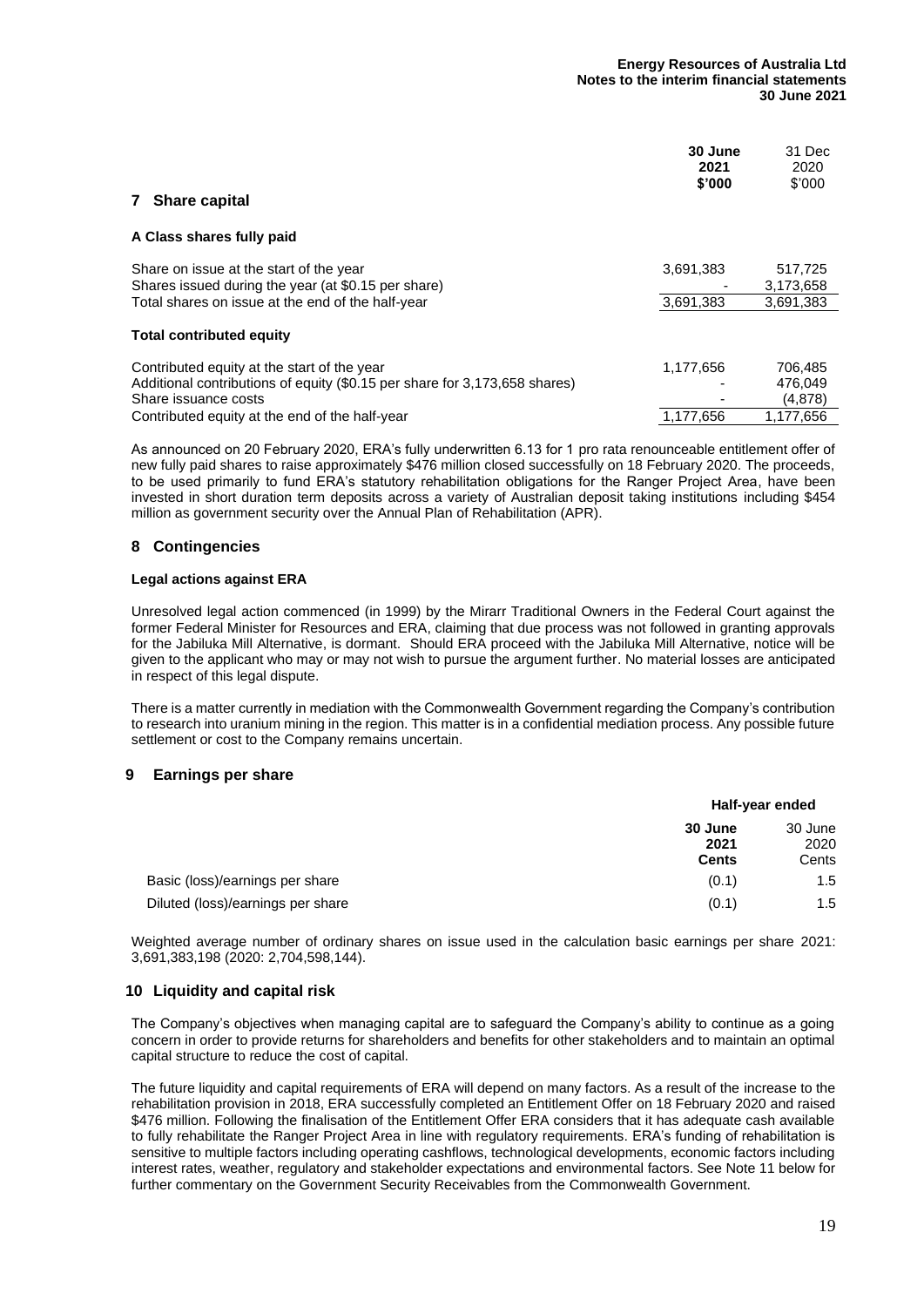In April 2016, ERA entered into a \$100 million credit facility agreement with Rio Tinto. This agreement remains in place. No amount of the facility is in use at the balance date (31 December 2020 - \$nil).

#### **11 Government security receivable**

Each year, ERA is required to prepare and submit to the Commonwealth Government an Annual Plan of Rehabilitation. Once accepted by the Commonwealth Government, the annual plan is then independently assessed and costed and the amount to be provided by ERA into the Ranger Rehabilitation Trust Fund (**Trust Fund**) is then determined. The Trust Fund includes both cash and financial guarantees.

The Commonwealth Government finalised its review in February 2020, the relevant Commonwealth Government confirmed a revised security amount of \$655 million. In order to meet its statutory obligation, ERA contributed \$454 million from the Entitlement Offer proceeds during the period, adding to balances held in the prior period of \$77 million, with a total of \$531 million as cash held on deposit with the Department of Industry, Science, Energy and Resources (DISER) and \$125 million in bank guarantees.

The cash held as security is invested in term deposits to optimise returns whilst providing appropriate security. This is disclosed as a Government Security Receivable in the balance sheet. The 45<sup>th</sup> Annual Plan of Rehabilitation is currently being prepared to align with the conclusion of processing on 8 January 2021. This review will revise the determined security position. Despite this presenting as the final Annual Plan of Rehabilitation, ERA and/or the Commonwealth Government retain the right to seek review of the security position in the future should material change in cost estimates take place.

As rehabilitation progresses, the security requirement is forecast to decrease largely in line with the annual rehabilitation spend and cash and/or bank guarantees will be withdrawn from the Trust Fund. Drawdown is subject to approval by the Commonwealth Government, consequently, there remains a risk of the Company's liquidity and financial position should the Trust Fund security value not reduce broadly in line with the Company's forecast rehabilitation spend.

It is estimated that a portion of the Government Security Receivable will be returned to the Company within the next 12 months. In determining the magnitude of this and the resulting portion that will be held as a current asset, the Company has determined it appropriate to consider that the estimated rehabilitation for the last three quarters of 2021 and first quarter of 2022 will be returned within the next 12 months. This portion has been recorded as a current asset. This will be impacted by any return of security resulting from a change in security requirement, as well as any decision made by the Company to provide security through a varied mix of cash on deposit or bank guarantees.

Cash flows to/from the fund are considered to be advances to/from a third party and therefore disclosed under Investing Activities.

The applicable weighted average interest rate for the year ended 30 June 2021 was 0.35 percent (31 December 2020: 0.85 per cent).

#### **12 Events occurring after the reporting period**

No events or circumstances have arisen since the end of the half-year that have significantly affected, or may significantly affect, the operations or state of affairs of the Company in subsequent financial years.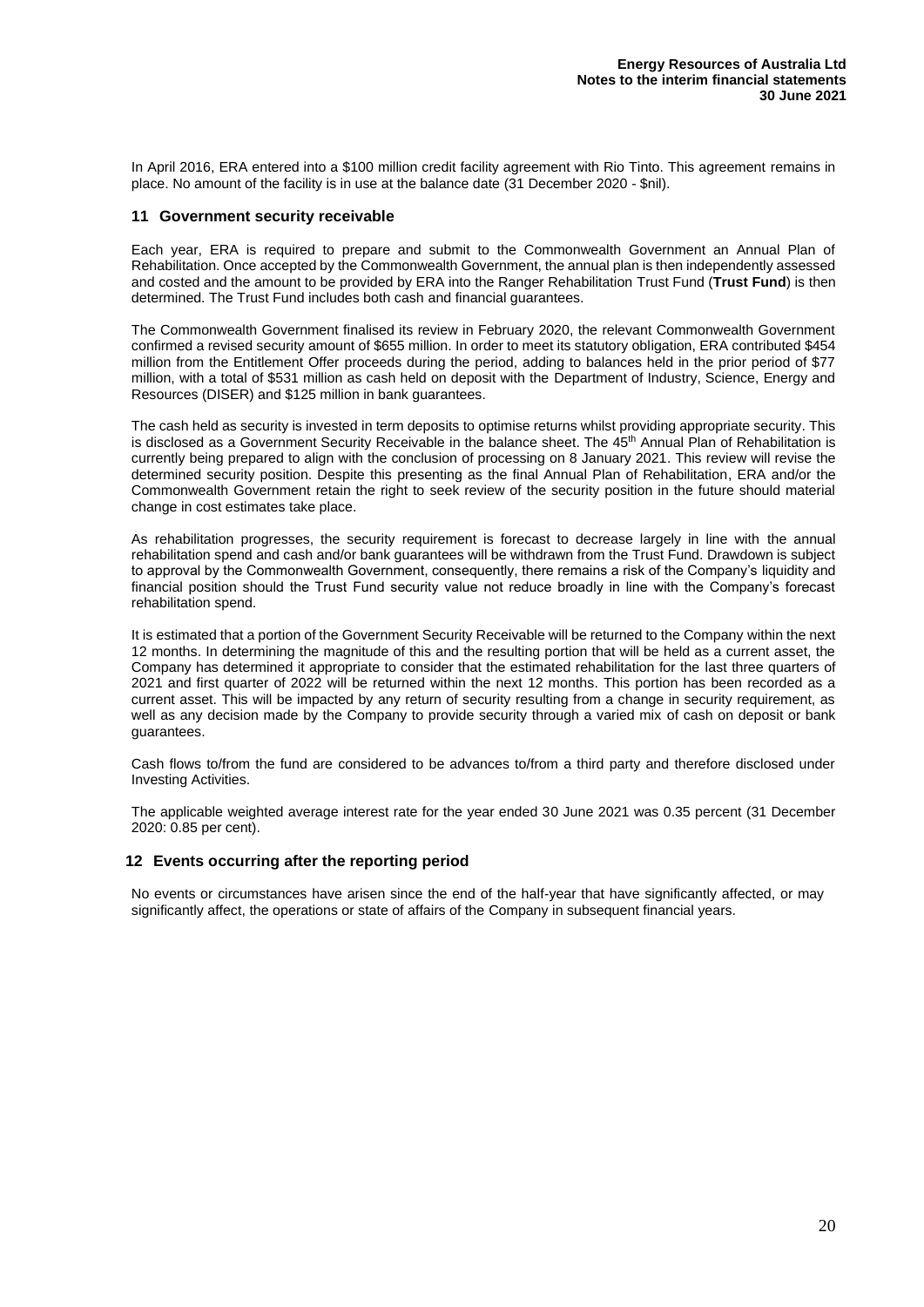In the Directors' opinion:

- (a) The interim financial statements and notes set out on pages 8 to 20 are in accordance with the *Corporations Act 2001* (Cth), including:
	- (i) complying with Accounting Standards, the *Corporations Regulations 2001* and other mandatory professional reporting requirements including Australian Accounting Standard AASB 134 Interim Financial Reporting; and
	- (ii) giving a true and fair view of the Company's financial position as at 30 June 2021 and of its performance for the half-year ended on that date; and
- (b) there are reasonable grounds to believe that the Company will be able to pay its debts as and when they become due and payable.

This declaration is made in accordance with a resolution of the Directors.

Mr P Mansell **Chairman** Perth 27 July 2021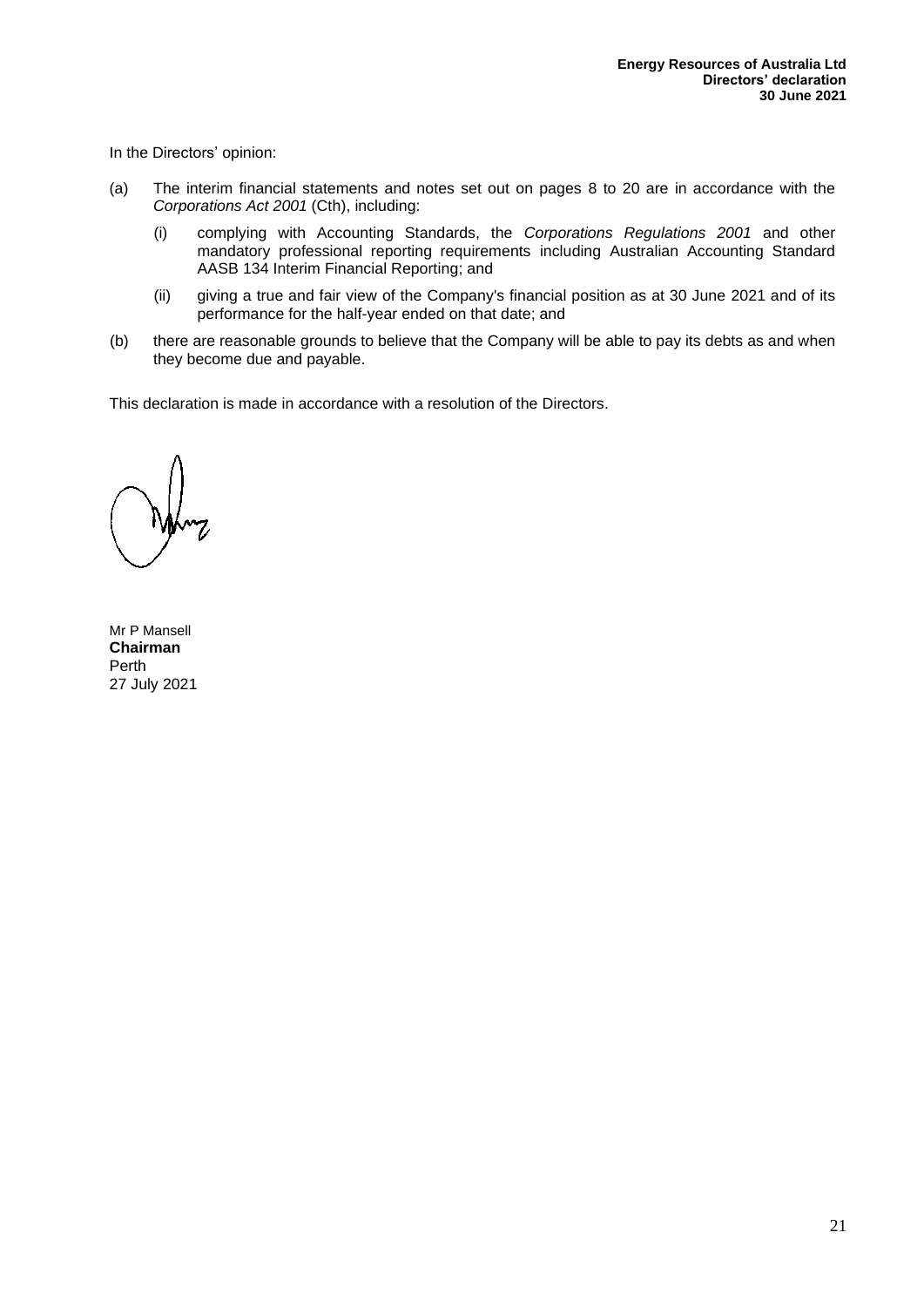

# Independent Auditor's Review Report

# To the shareholders of Energy Resources of Australia Ltd

#### **Report on the Interim Financial Report**

#### **Conclusion**

We have reviewed the accompanying **Interim Financial Report** of Energy Resources of Australia Ltd.

Based on our review, which is not an audit, we have not become aware of any matter that makes us believe that the Interim Financial Report of Energy Resources of Australia Ltd does not comply with the Corporations Act 2001, including:

- giving a true and fair view of the Company's financial position as at 30 June 2021 and of its performance for the half-year ended on that date; and
- complying with Australian Accounting Standard AASB 134 Interim Financial Reporting and the Corporations Regulations 2001.

#### The **Interim Financial Report** comprises:

- Balance sheet as at 30 June 2021
- Statement of comprehensive income, statement of changes in equity and statement of cash flows for the half-year ended on that date
- Notes 1 to 12 comprising a summary of significant accounting policies and other explanatory information
- The Directors' Declaration.

#### **Basis for Conclusion**

We conducted our review in accordance with ASRE 2410 Review of a Financial Report Performed by the Independent Auditor of the Entity. Our responsibilities are further described in the Auditor's Responsibilities for the Review of the Financial Report section of our report.

We are independent of the Company in accordance with the auditor independence requirements of the Corporations Act 2001 and the ethical requirements of the Accounting Professional and Ethical Standards Board's APES 110 Code of Ethics for Professional Accountants (including Independence Standards) (the Code) that are relevant to our audit of the annual financial report in Australia. We have also fulfilled our other ethical responsibilities in accordance with the Code.

#### **Responsibilities of the Directors for the Interim Financial Report**

The Directors of the Company are responsible for:

- the preparation of the Interim Financial Report that gives a true and fair view in accordance with Australian Accounting Standards and the Corporations Act 2001
- such internal control as the Directors determine is necessary to enable the preparation of the Interim Financial Report that gives a true and fair view and is free from material misstatement, whether due to fraud or error.

KPMG, an Australian partnership and a member firm of the KPMG global organisation of independent member firms affiliated with KPMG International Limited, a private English company limited by guarantee. All rights reserved. The KPMG name and logo are trademarks used under license by the independent member firms of the KPMG global organisation. Liability limited by a scheme approved under Professional Standards Legislation.